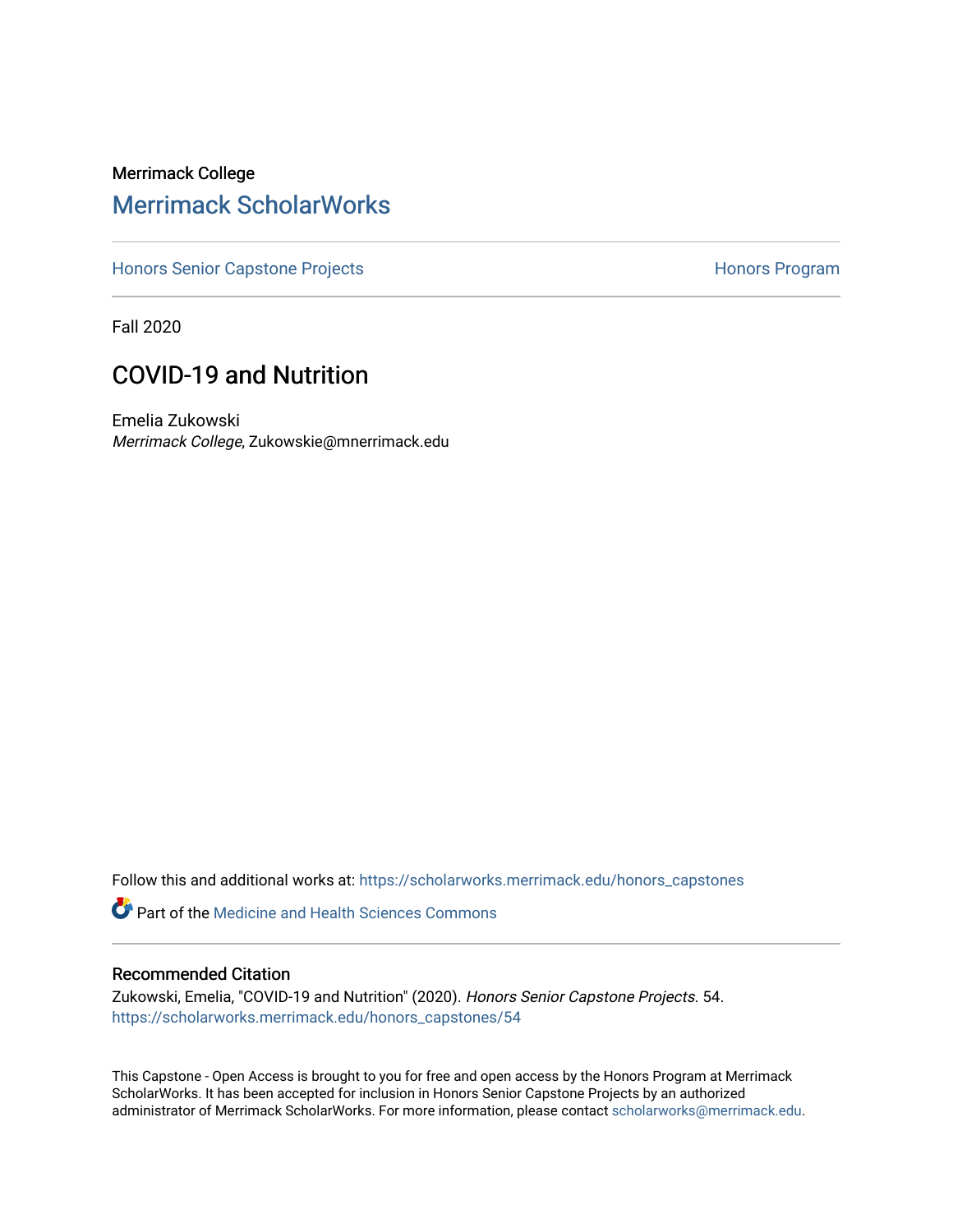# COVID-19 and Nutrition

Emelia Zukowski

Merrimack College Honors Senior Capstone

Advised by Elizabeth Natale

Fall 2020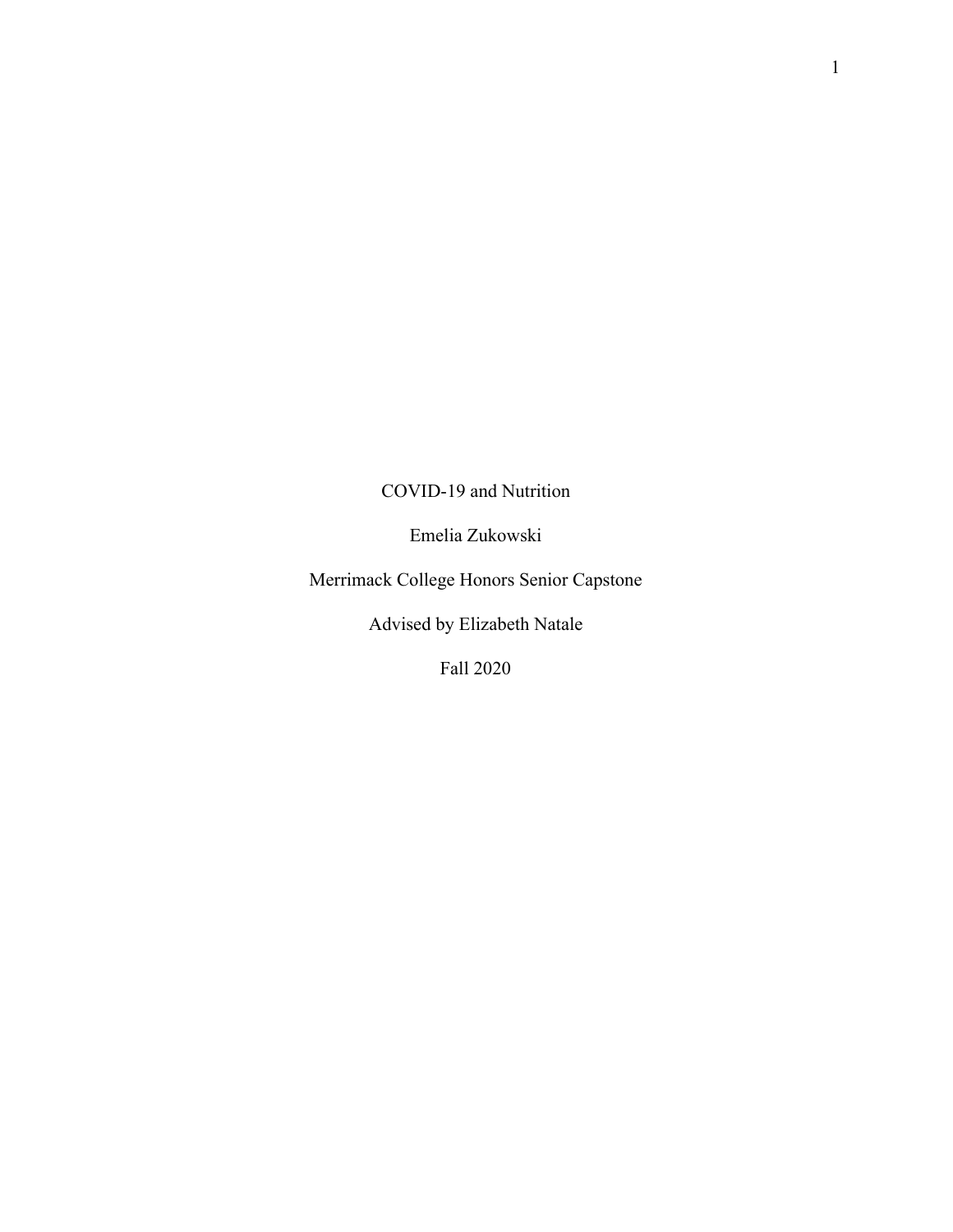# Abstract

Many individuals who contract COVID-19 and experience poor outcomes are also found to be deficient in certain vitamins and minerals. As a result, many nutrients have been related to improved outcomes for patients suffering from COVID-19. While it is not proven that increased intake of any one vitamin or mineral can prevent COVID-19, the supplementation of specific vitamins or minerals such as vitamin C, vitamin D, zinc, and magnesium could impact the risk of getting COVID-19 and the severity of cases of COVID-19. Positive benefits are expected from this relationship because certain vitamins and minerals have been known to support the immune system and impact the effects of respiratory diseases. Since COVID-19 impacts populations differently, nutritional measures of prevention and treatment may be more beneficial for those who are more at risk of developing COVID-19 and experiencing poorer outcomes.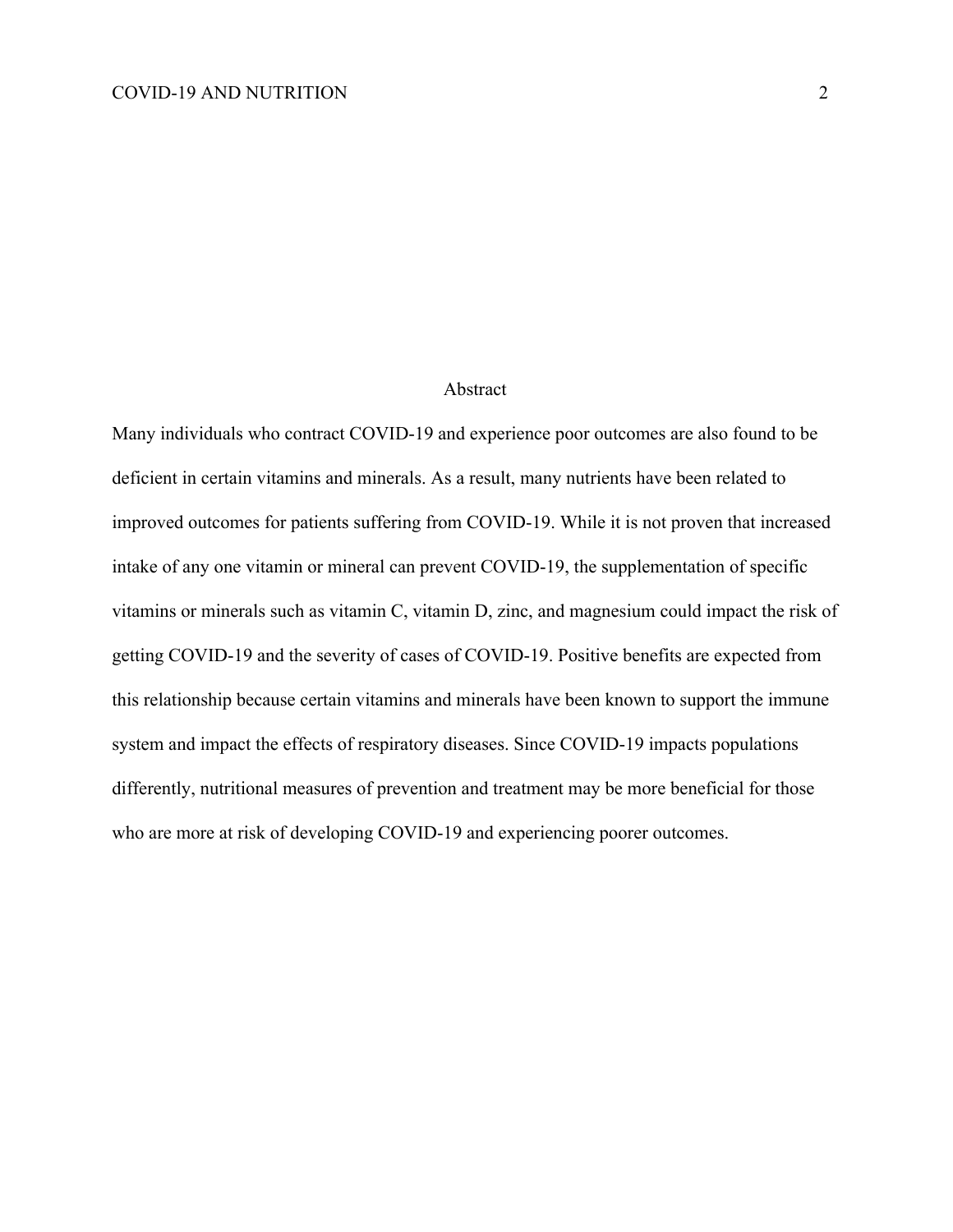When discussing the relationship between COVID-19 and nutrition, there are many significant topics to consider. Topics that will be discussed throughout this paper include immune response, vitamin C, vitamin D, zinc, magnesium, food insecurity, and comorbidities. In order for one to increase their sense of self efficacy in assessing their risk of contracting COVID-19 and reacting appropriately, it is important to have a general understanding of the immune response that COVID-19 evokes. Awareness of adequate intake and function of vitamins and minerals is also of notable importance. Recognizing how this virus impacts various populations such as communities that experience food insecurity will also help one assess their risk of contracting COVID-19 and understand how to react appropriately. Awareness of other factors such as pre-existing chronic diseases, being clinically overweight or obese, and experiencing a deficiency in vitamins and minerals also contribute to risk of contracting and severity of COVID-19 will also be discussed.

Many have grown all too familiar with the novel coronavirus since headlines started reporting its widespread transmission beginning at the end of 2019. The current pandemic sweeping the world is caused by the SARS-CoV-2 virus also known as the coronavirus or COVID-19. This is an enveloped zoonotic virus of the coronaviridae family that causes disruption to the respiratory system (Virus Explorer). This virus differs from the previous two coronavirus outbreaks known as SARS-CoV-1 and MERS-CoV. COVID-19 is spread very easily among humans through respiratory droplets. The symptoms of COVID-19 can range in severity and can even lead to death in vulnerable individuals especially those who are immunocompromised. Individuals who already experience chronic disease, the elderly, those who are from racial and ethnic minority groups, and individuals who are classified as clinically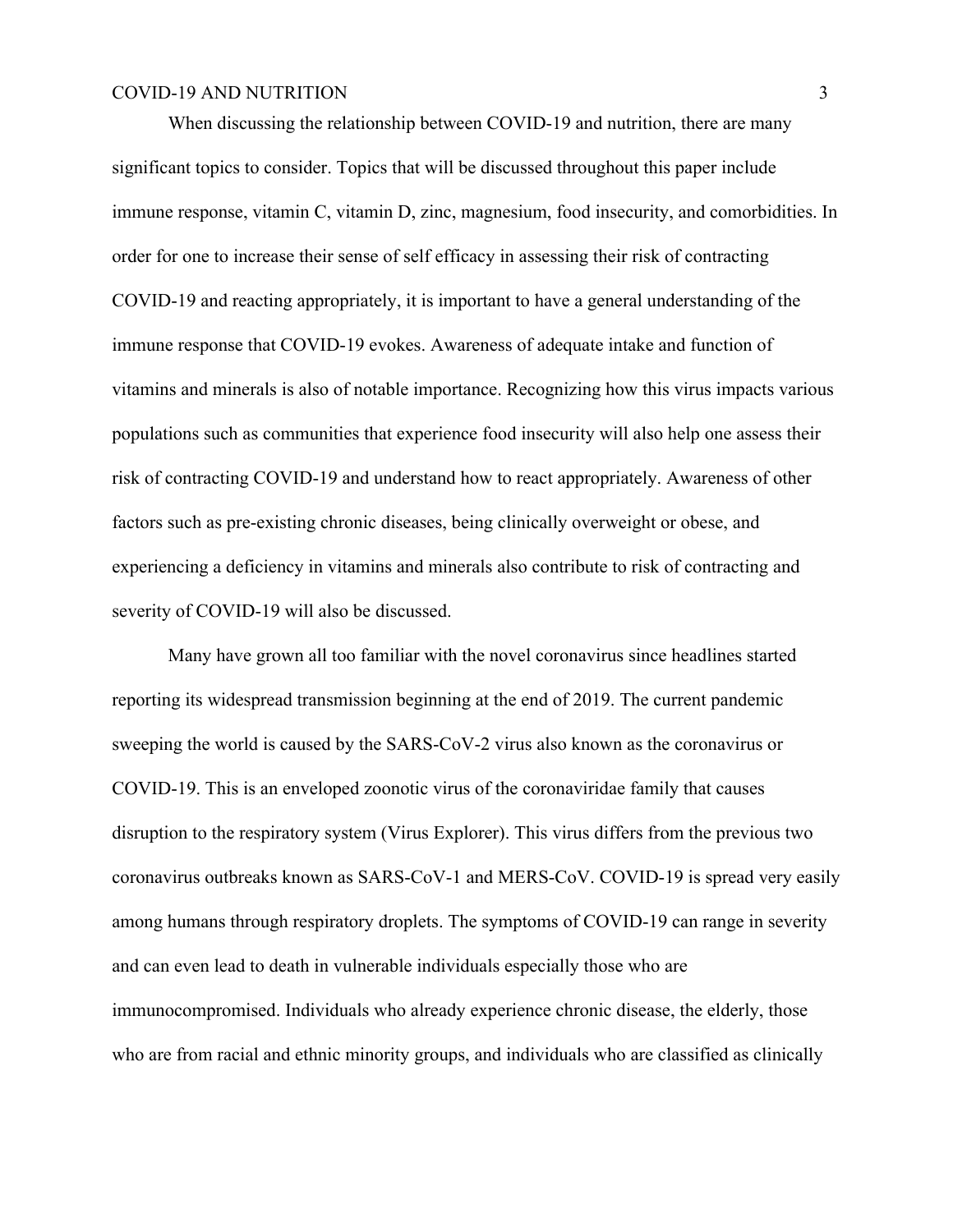overweight or obese are more at risk of contracting this virus as well as experiencing a poorer outcome (Coronavirus (COVID-19) Frequently Asked Questions). There is currently no vaccine to prevent this virus and no treatment, instead health care professionals focus on managing symptoms as best as possible, as well as focus on reducing transmission.

# **Immune Response**

COVID-19 is a respiratory virus that seriously attacks the immune system. The presence of the virus produces a systemic inflammatory response which causes cytokines to be released in an attempt to contain and get rid of the virus (Coperchini, Francesca, et al.). As a result, patients who are afflicted by COVID-19 experience high levels of pro-inflammatory cytokines and chemokines (Shakoor, Hira, et al.). This state is known as a cytokine storm and occurs when cytokine production is uncontrolled and does not slow down. In managing COVID-19, it is necessary to address this inflammatory response. Many micronutrients are known to play a positive role in supporting an anti-inflammatory response. For example, vitamins C, D, E, zinc, selenium and the omega 3 fatty acids have been proven to positively support the immune response and thus provide benefits in fighting infectious disease (Shakoor, Hira, et al.). Considering this, adequate intake of these specific micronutrients could play a crucial role in supporting the body's immune response when considering COVID-19 severity and prevalence. This is especially true when considering the older population who are more susceptible to being affected by COVID-19 because aging naturally puts the body and the immune system in an inflamed state (Shakoor, Hira, et al.). Supplementation of these micronutrients offers minimal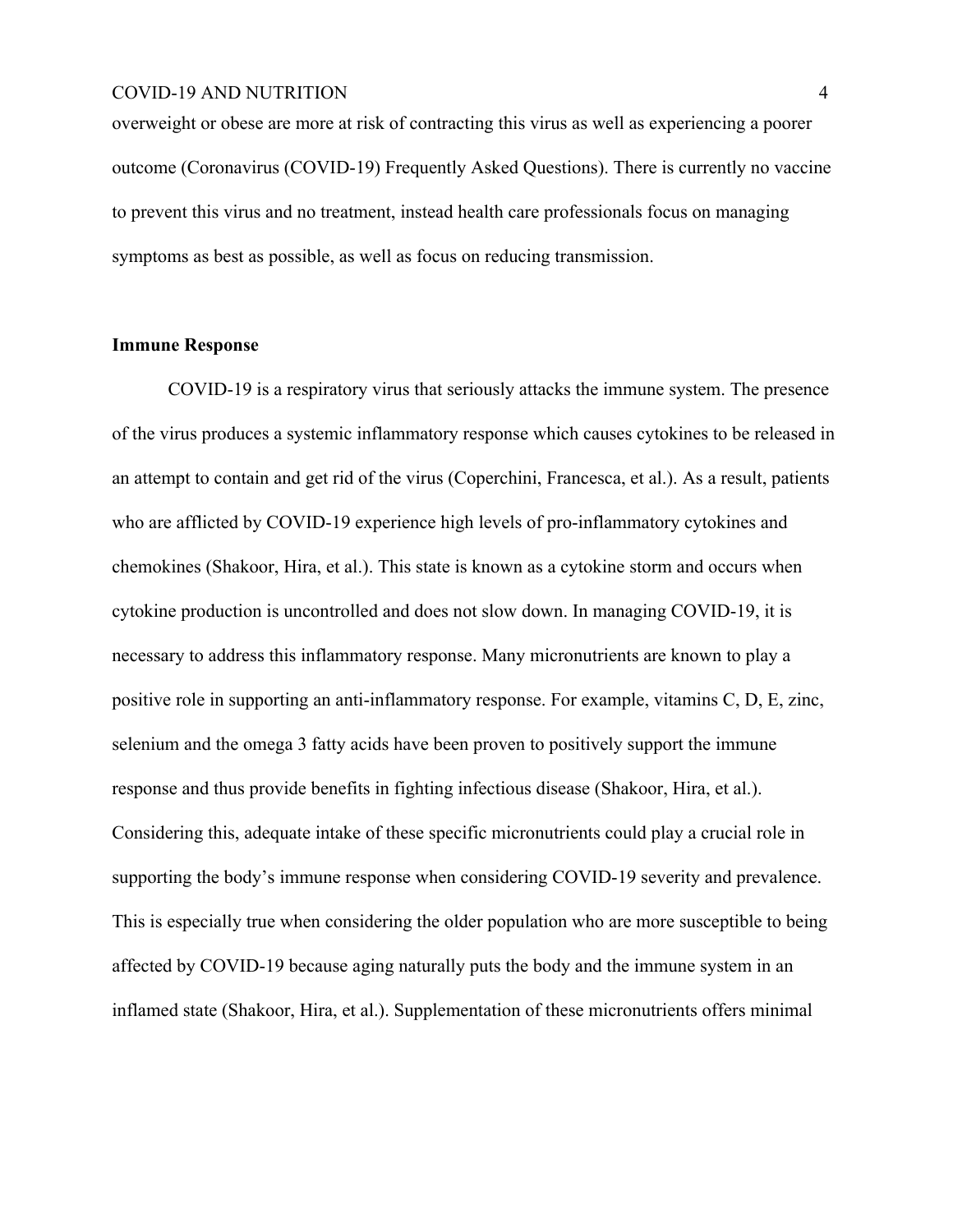risk and could potentially aid in supporting the body's immune response in all individuals, but especially in the older population.

There is much debate surrounding which micronutrients might be helpful in managing COVID-19 cases and symptoms. Vitamins such as C, D, and E are said to be some of the most necessary. One study found that adequate levels of vitamins C, D and E are crucial during COVID-19 because they have the potential to reduce symptom burden as well as lessen the duration of respiratory infection. Minerals such as zinc should also be considered because zinc has antiviral effects that may improve immune responses and suppress viral replication (Shakoor, Hira, et al.). Supplementation of these vitamins should be considered if an adequate intake is not provided through diet. The entity at stake is the integrity of our immune system; therefore, adequate consumption of these vitamins and minerals through the diet or through supplementation is necessary to guarantee the proper functioning of the immune system (Shakoor, Hira, et al.). This suggestion is not to be taken lightly when considering the potential dangers of contracting the COVID-19 virus.

 As there is currently no treatment or vaccination to prevent the spread of the COVID-19 virus, many are turning to other approaches to protect themselves. One approach that has continued to grow in popularity since the beginning of the spread of the virus is the supplementation of various vitamins and minerals. So far, this method is seen to have significantly positive outcomes. Vitamins that support the immune response are of the greatest importance at a time like this. Vitamins such as C and D as well as zinc and magnesium are just some of the main micronutrients that are necessary to promote normal capacity to develop an adequate immune response. Deficiencies of any of these micronutrients are common and may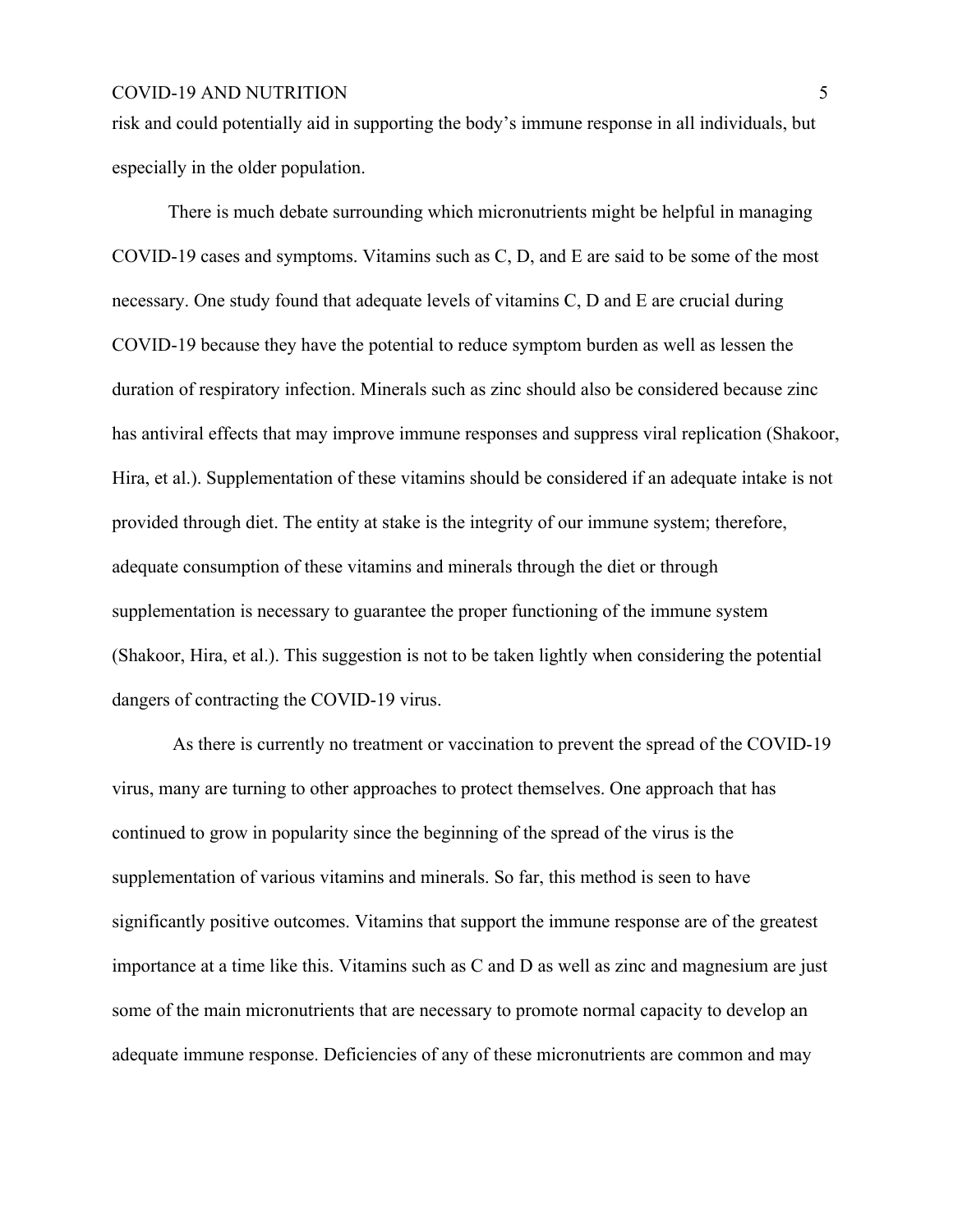predispose an individual to certain infections as well as increase susceptibility of experiencing a poorer outcome (de Almeida Brasiel). Ensuring that intake of these vitamins meets at least the recommended dietary allowance could impact one's outcome when considering the severity of contracting or being able to evade the COVID-19 virus and thus is of the utmost importance.

# **Vitamin C**

Vitamin C plays a large role in supporting the body's immune system. It plays an essential role in immune cell function as well as supporting various mechanisms of both the innate and adaptive immune systems (Waqas Khan, Hafiz Muhammad, et al). Specifically, it supports the epithelial barrier function, which helps protect the body from environmental oxidative stress and participates in microbial killing, against pathogens (Carr and Maggini). It helps remove infected cells which helps decrease overall cell death caused by a pathogen (Carr and Maggini). The recommended dietary allowance of vitamin C for an adult is around 75 to 90 milligrams per day (Office of Dietary Supplements - Vitamin C). The best food sources of vitamin C include red peppers, oranges, and broccoli (Office of Dietary Supplements - Vitamin C). Vitamin C intake can also be supplemented through pills and intravenous infusions. These methods of supplementation can offer many health benefits because of the specific properties of vitamin C in supporting the immune system such as its antioxidant and anti-inflammatory properties (Waqas Khan, Hafiz Muhammad, et al). For someone whose immune system is under attack, it can be most beneficial if delivered as a continuous high-dose intravenous infusion of around 2000 mg (Simonson). Vitamin C can be most beneficial when the body is suffering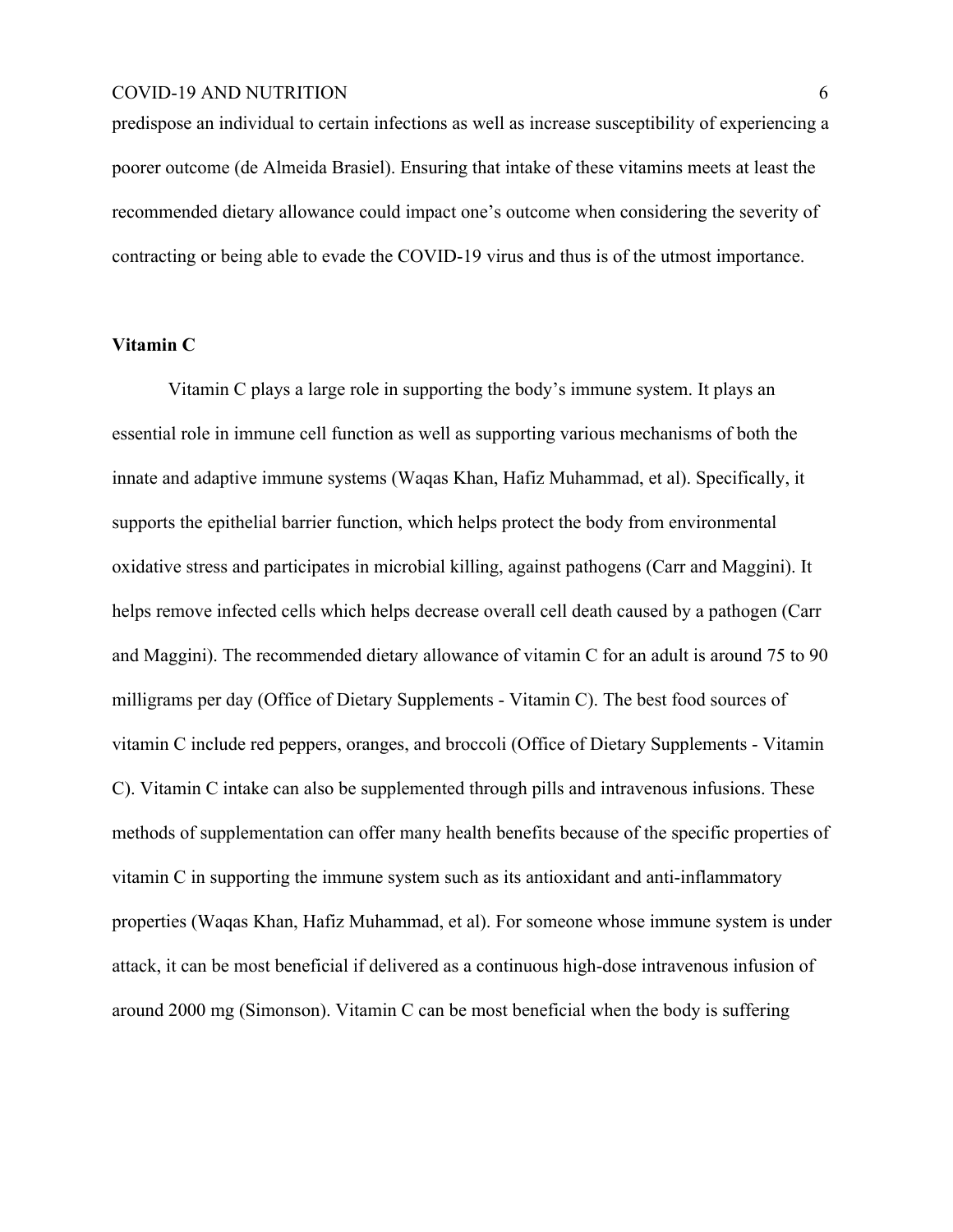extreme stress. As a result of this relationship, it is likely that vitamin C has the ability to positively impact the outcomes of patients suffering from COVID-19.

The potential benefits of administering an intravenous infusion of vitamin C can be very positive. According to a study conducted by Waqas Khan, Hafiz Muhammad, et al., there are benefits in giving high-dose intravenous vitamin C to critically ill COVID-19 patients. These benefits include reduction of systemic inflammation, shortened length of mechanical ventilation and ICU stay, and quicker recovery. Supplementation of vitamin C is considered to be an appropriate option for individuals who are micronutrient deficient and are at risk of contracting the COVID-19 infection because it can assist with the prevention and support of immune responses (Shakoor, Hira, et al.). Another study by Hiedra, Raul, et al. noted that there was a significant decrease in certain inflammatory markers and in the fraction of inspired oxygen requirements after vitamin C was administered. This study concludes that the use of intravenous administration of vitamin C in patients with moderate to severe COVID-19 disease may be an extremely beneficial option (Hiedra, Raul, et al.). Based on these findings, it is clear that the supplementation of vitamin C among patients suffering from COVID-19 has the potential to strengthen the immune system and offers a positive response.

Based on these findings it is recommended that intake of vitamin C meet at least the recommended daily allowance. A medical doctor from Oregon State University even recommended that optimum daily intake for those who are not suffering from COVID-19 may be about 2000 milligrams, but he noted that the first 250 milligrams is most important for achieving adequate serum levels (Simonson). Attaining adequate intake of vitamin C through the diet is preferred before supplementation is considered. Achieving at least 250 milligrams of vitamin C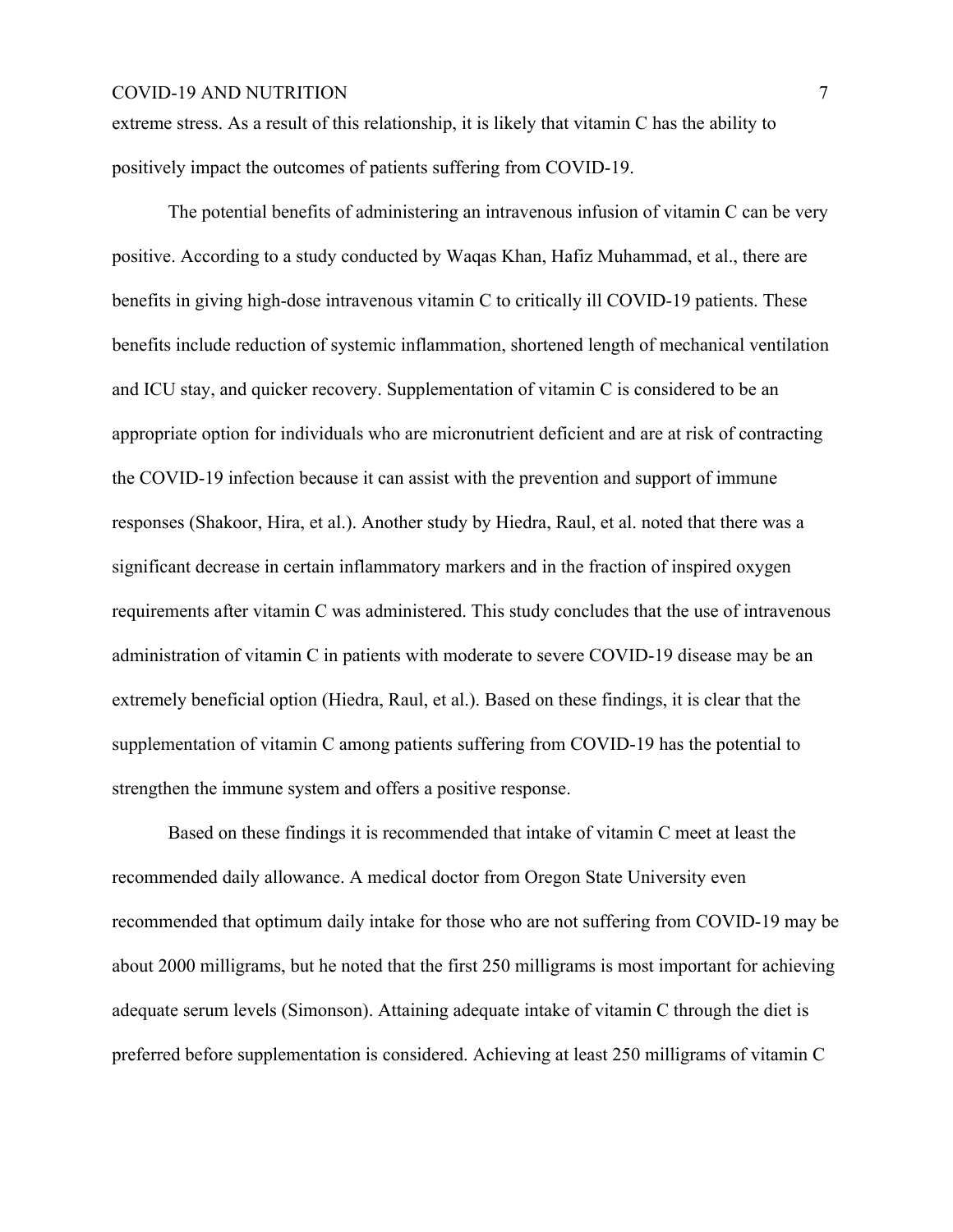through the diet is not challenging as long as high quality, vitamin C rich food sources are available. This level can be exceeded through consuming one orange, one cup of raw red pepper, one kiwi, and eight medium size strawberries. Intake beyond the recommended adequate intake can be supplemented orally or through an intravenous infusion. Oral supplementation if it is necessary is widely accessible and affordable. Increasing intake of vitamin C for precautionary measures seems like an effective idea at a time as uncertain as this one, especially when the risk is minimal since vitamin C toxicity is rare. The relationship between vitamin C and COVID-19 is clearly one that is positive in favor of the patient. Since it could improve the overall outcomes, it should be strongly considered. If one is on medication or is skeptical about introducing a new supplement into their daily regiment they should consult their doctor.

# **Vitamin D**

The relationship between Vitamin D and COVID-19 is essential to consider when focusing on mitigating the prevalence and severity of the virus. Vitamin D is primarily synthesised from the sun by the skin through exposure to the ultraviolet light of the sun (Forrest, Kimberly Y.Z., and Wendy L. Stuhldreher). The recommended dietary allowance of vitamin D ranges from 10-20 mcg (Office of Dietary Supplements - Vitamin D). The best sources of vitamin D are the flesh of fatty fish such as trout, salmon, tuna, and mackerel as well as fish liver oils (Office of Dietary Supplements - Vitamin D). Fish are such excellent sources of vitamin D because their bodies do not synthesize it and they are able to store large amounts in their fatty tissue (Lock, E. J., et al.). In the body, vitamin D plays a vital role. It helps your body absorb calcium and plays a role in supporting the nervous, muscle, and immune systems (Vitamin D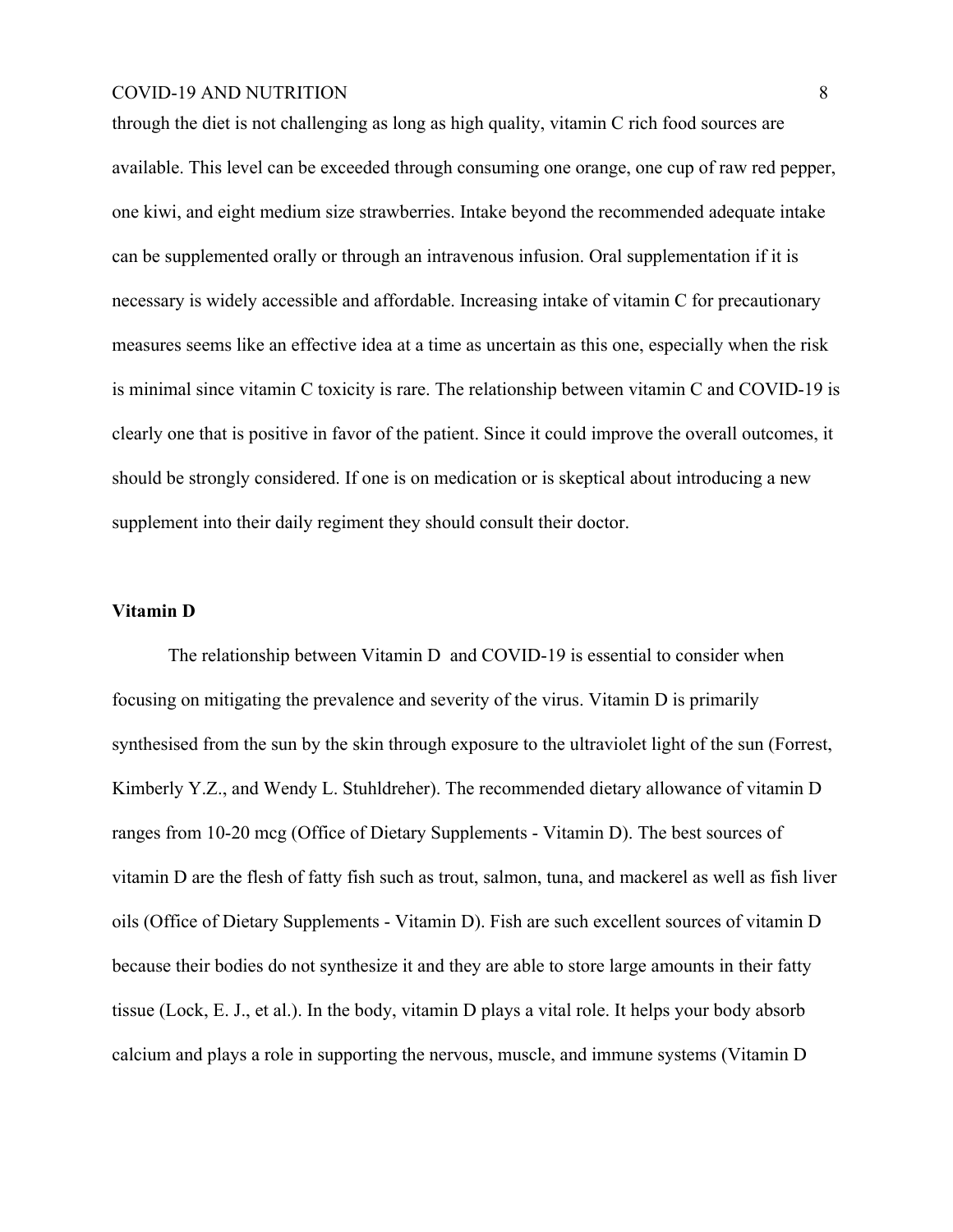Deficiency). It has roles in a wide variety of body systems, including in both innate and adaptive immune responses and enhances innate cellular immunity (Shakoor, Hira, et al.).

Supplementation of this vitamin should be considered because of the prevalence of vitamin D deficiency. Vitamin D deficiency is common in children and adults especially in the winter months when sun exposure is decreased (Mundell). Vitamin D deficiency is so common that [a study](https://www.sciencedirect.com/science/article/pii/S0271531710002599?via%3Dihub) from 2011 estimated 41.6% of U.S. adults are considered deficient (Forrest, [Stuhldreher\)](https://www.sciencedirect.com/science/article/pii/S0271531710002599?via%3Dihub#!). In the United States, the prevalence of vitamin D deficiency is clearly widespread. Vitamin D intake should be regularly monitored because deficiency could contribute to development and progression of hypertension and cardiovascular disease. Vitamin D deficiency has also been linked to the development of other chronic diseases such as type 1 diabetes, multiple sclerosis, rheumatoid arthritis and other autoimmune conditions (Forrest, Kimberly Y.Z., and Wendy L. Stuhldreher). Clearly, vitamin D deficiency is serious as it can increase one's risk of developing other chronic diseases. Those at risk of vitamin D deficiency should be especially cautious because the prevalence of vitamin D deficiency varies among different populations. Race is one factor that can impact vitamin D deficiency. Prevalence of vitamin D deficiency varies widely depending on race with 82.1% of Black Americans and 69.2% of Hispanic Americans being deficient (Forrest, [Stuhldreher](https://www.sciencedirect.com/science/article/pii/S0271531710002599?via%3Dihub#!)). Individuals who are classified as overweight or obese are also at an increased risk of experiencing vitamin D deficiency. One study found that as skin thickness and subcutaneous fat increase, vitamin D levels decrease (Ata, Ayşe Merve, et al.). These individuals especially should air on the side of caution and seriously consider vitamin D supplementation because they are already predisposed to experience deficiency.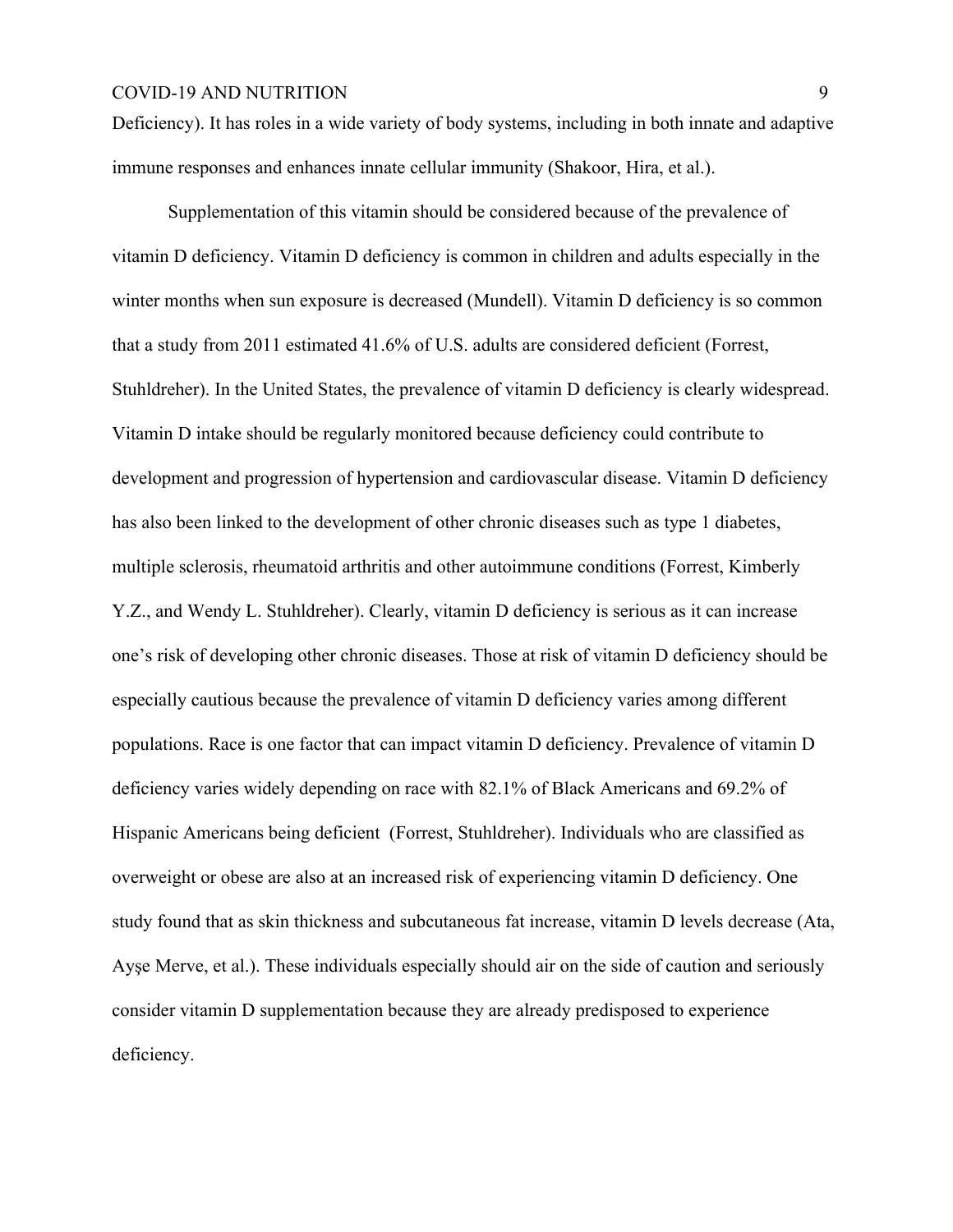Vitamin D supplementation should definitely be considered when treating patients with COVID-19. Low vitamin D is common in cases of respiratory infection (Weir, E. K., et al.). Due to its benefits in addressing other respiratory infections, the relationship between increased intake of vitamin D and COVID-19 is assumed to be positive in favor of the patient. One study conducted by a Dr. Michael Holick of Boston University found that "Among patients older than 40, those who were vitamin D-sufficient were also 51.5% less likely to die from COVID-19 compared to those who were vitamin D-deficient or insufficient" (Mundell). This study exemplifies the suspected positive relationship between vitamin D sufficiency and COVID-19. Another reason that vitamin D should be considered for patients experiencing COVID-19 is because it also promotes anti-inflammatory cytokines (Shakoor, Hira, et al.). This could be beneficial in attempting to subdue the proinflammatory cytokine storm that COVID-19 causes. Since COVID-19 produces a systemic inflammatory response, this effect of vitamin D could be very beneficial for patients. This will not only boost immunity against COVID-19 but also reduce human mortality which is incredibly valuable in a time that lacks COVID-19 treatment (Shakoor, Hira, et al.). These benefits should encourage vitamin D to be strongly considered for the prevention and positive outcomes of cases of COVID-19.

Based on these findings it is recommended that intake of vitamin D should meet at least the recommended daily allowance. This amount might need to be modified when considering individuals who are at risk. Some recommend that those who are more at risk of contracting COVID-19 should consider "taking 10,000 IU/d of vitamin D3 for a few weeks to rapidly raise 25(OH)D concentrations, followed by 5000 IU/d to reduce the risk of infection" (Grant, William B., et al.). This recommendation is seen as extreme by some since it is many times larger than the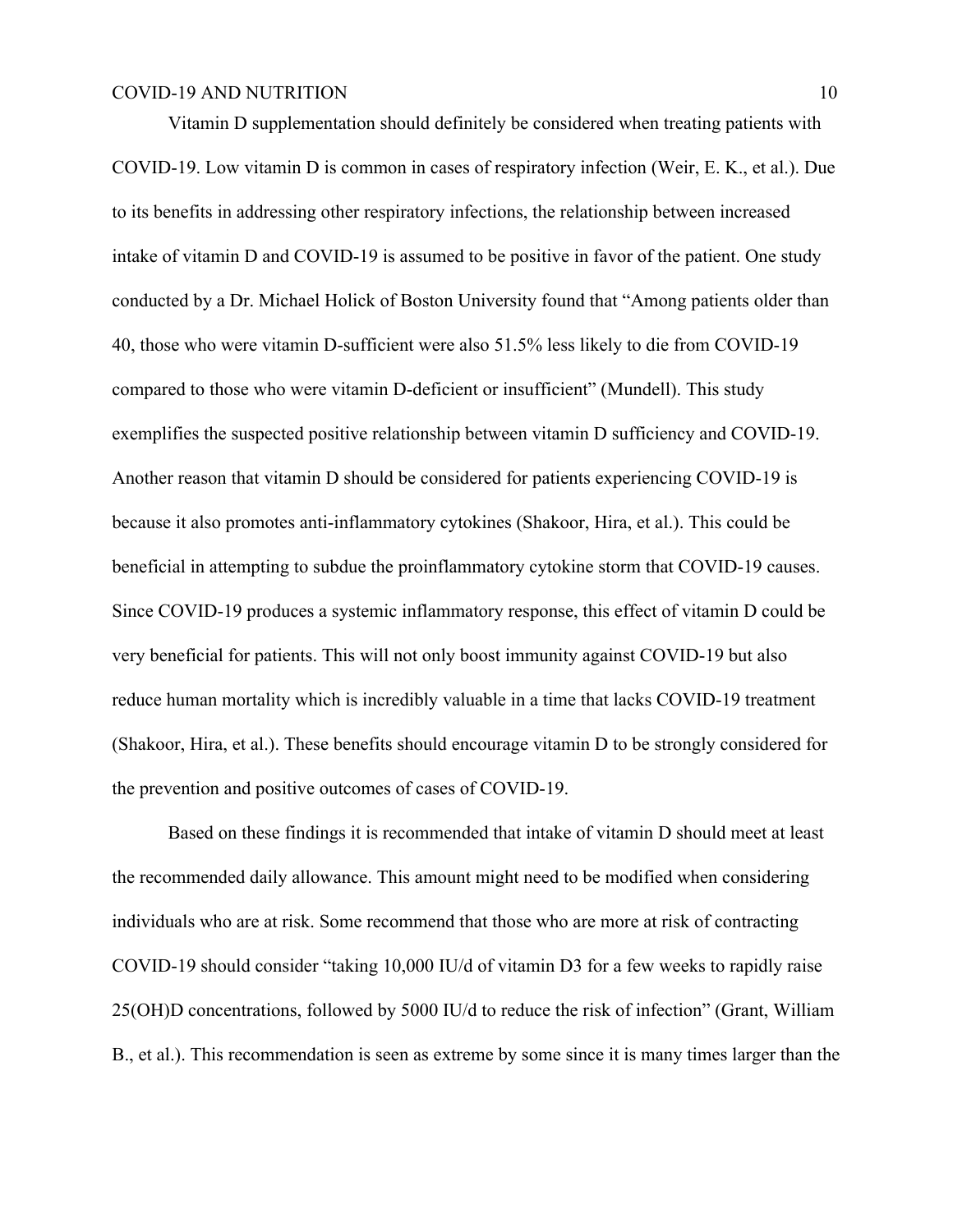average recommended dietary allowance, but those more at risk should at least exceed the recommended daily allowance. Populations such as the elderly, those who are considered immunocompromised, those who are most at risk of contracting an infection because they have a chronic disease, those who have a low 25(OH)D status, and those who are in frequent contact with these individuals should be taking vitamin D (Grant, William B, et al.). Through the winter months or when sun exposure is minimal, adequate intake of this vitamin is more important than ever because countries that experience a higher prevalence of vitamin D deficiency also tend to have a higher burden of COVID-19 morbidity and mortality which is not a coincidence (Shakoor, Hira, et al.). Increasing vitamin D intake is a safe prevention and mitigation strategy with minimal risk. Vitamin D toxicity is possible, but if approached appropriately, the risk of supplementing a micronutrient such as vitamin D should be minimal. Like vitamin C, vitamin D is also widely accessible as well as affordable. If one is on medication or is skeptical about introducing a new supplement into their daily regiment they should consult their doctor.

# **Zinc**

Zinc is not a vitamin but a trace mineral. It is commonly known that zinc has an enhancing effect on the immune system. This micronutrient aids in processes such as growth, development, and the maintenance of immune function (de Almeida Brasiel). As a result of this relationship, many increase their intake of zinc by taking supplements when they begin to show signs of sickness. The recommended dietary allowance of zinc for adults ranges from eight through thirteen milligrams (Office of Dietary Supplements - Zinc). Food sources of zinc include oysters, beef chuck roast, crab, beef patties, and lobster (Office of Dietary Supplements - Zinc).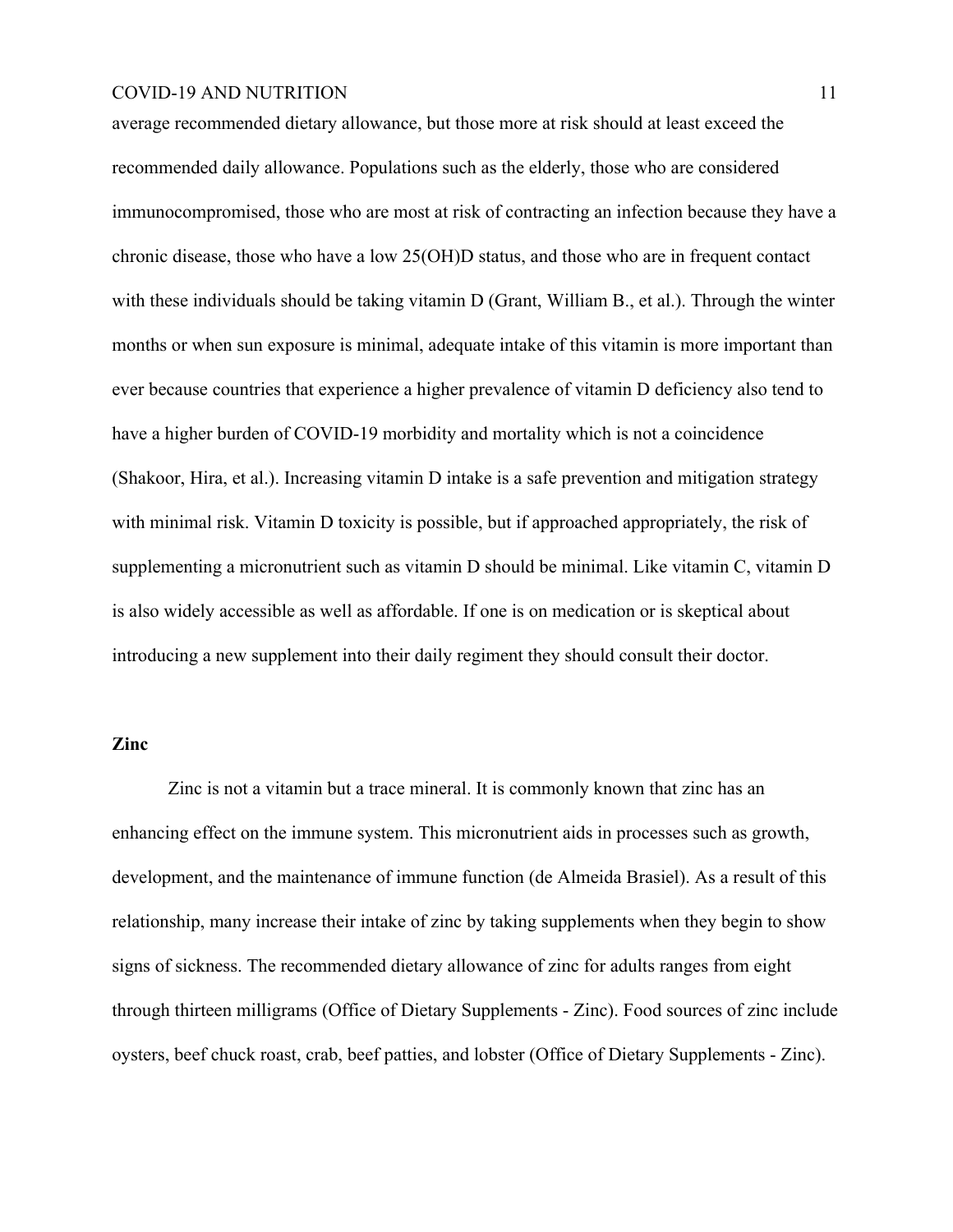Considering many of the food sources of zinc are from animals, those who follow vegetarian and vegan diets in particular might be at risk of being deficient in zinc. Proper zinc intake is necessary to ensure a proper immune response.

The relationship between COVID-19 outcome and the role of zinc has been widely discussed in recent months. Many relate positive outcomes of COVID-19 cases with the increased presence of micronutrients like zinc in the blood. Researchers from Spain have conducted small studies that found that patients who are hospitalized with COVID-19 who also have low blood levels of zinc tended to fare worse and experience poorer outcomes compared to those with healthier levels (Mundell). This finding supports the proposed relationship; that an increased presence of zinc in the blood can positively influence a COVID-19 outcome. When considering it's relationship with the inflammatory response, zinc deficiency significantly increases pro-inflammatory cytokines which unnecessarily triggers an immune response (Shakoor, Hira, et al.). This suggests that maintaining an adequate intake of zinc will promote a normal or anti-inflammatory immune response. Since COVID-19 also forces the body to enter an inflamed state, adequate presence of zinc is necessary to ensure that this state is able to be managed and controlled because deficiency further contributes to this inflamed state. One particular study found that when four patients who had COVID-19 were treated with high-dose zinc they all showed both clinical symptomatic improvements. This finding supports that zinc supplementation is able to decrease COVID-19 related symptoms such as lower respiratory tract infection and general respiratory distress by evoking an appropriate immune response (Shakoor, Hira, et al.). Clearly, supplementation of the mineral zinc can offer positive benefits to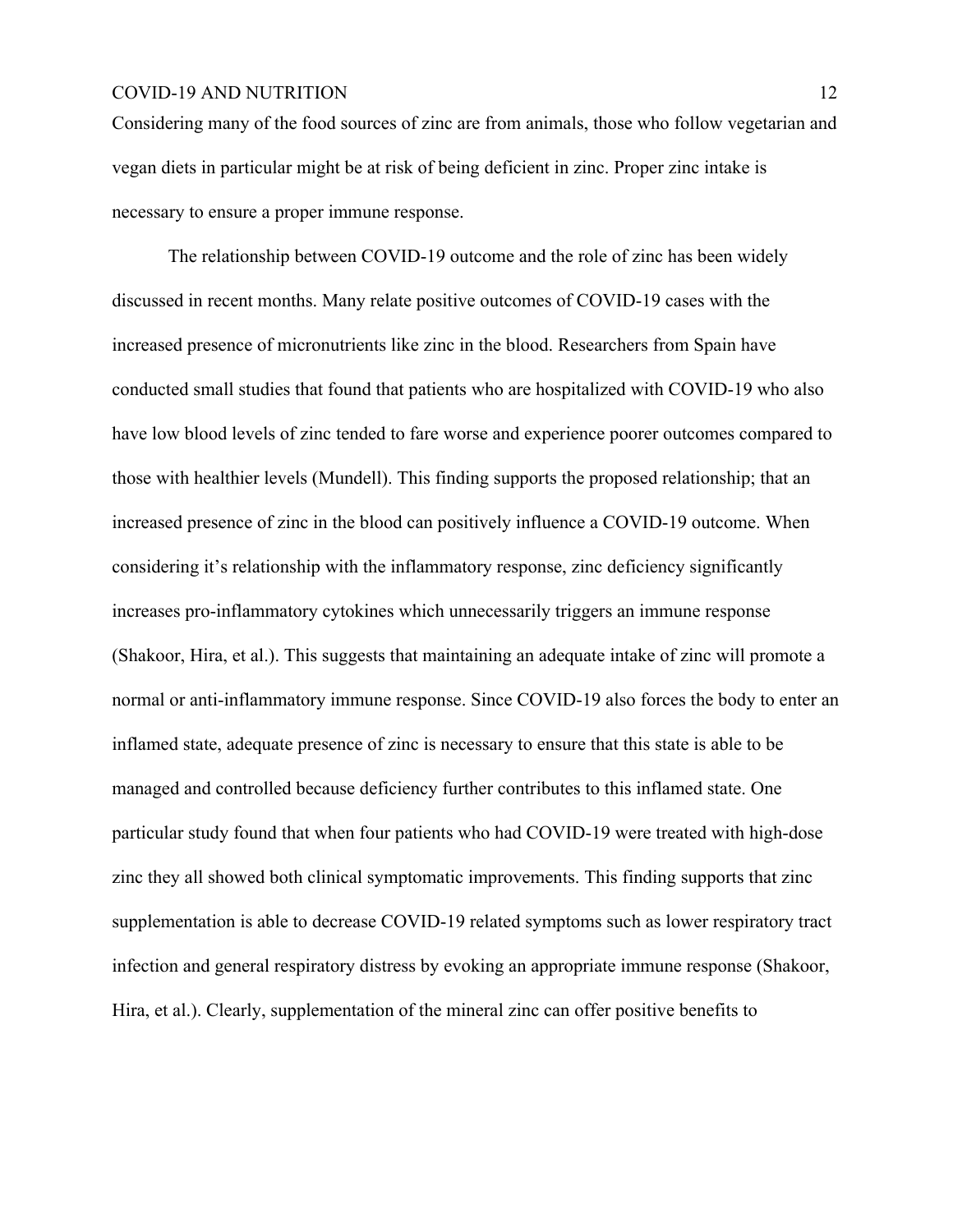individuals afflicted by the COVID-19 virus and should be considered in mitigation and treatment strategies.

Based on these findings, it is recommended that zinc intake meet at least the recommended dietary allowance for individuals who are not experiencing COVID-19. Those who already experience suboptimal levels of zinc intake may want to consider supplementation to achieve adequate intake. Zinc deficiency is very common; it affects one third of the worldwide population (Inga Wessels, et al.). Clearly, much of the population struggles to meet the recommended dietary allowance of zinc through diet alone, so alternative methods of supplementation should be considered. Individuals especially who follow vegetarian, vegan, or other diets that restrict intake of animal products should strongly consider zinc supplementation. These individuals may struggle the most to achieve adequate zinc intake through diet alone and are among the most vulnerable of experiencing zinc deficiency. A patient who is experiencing COVID-19 may want to consider a larger dose of zinc ranging from five to two hundred milligrams because of the beneficial relationship that has been seen when zinc is included in treating other respiratory tract infections such as pneumonia and cystic fibrosis (Inga Wessels, et al.). Zinc toxicity is rare, so there is little risk in increasing the overall intake of zinc. There are few challenges in acquiring zinc supplements. Zinc supplements are also widely available as well as relatively affordable. If one is on medication or is skeptical about introducing a new supplement into their daily regiment they should consult their doctor.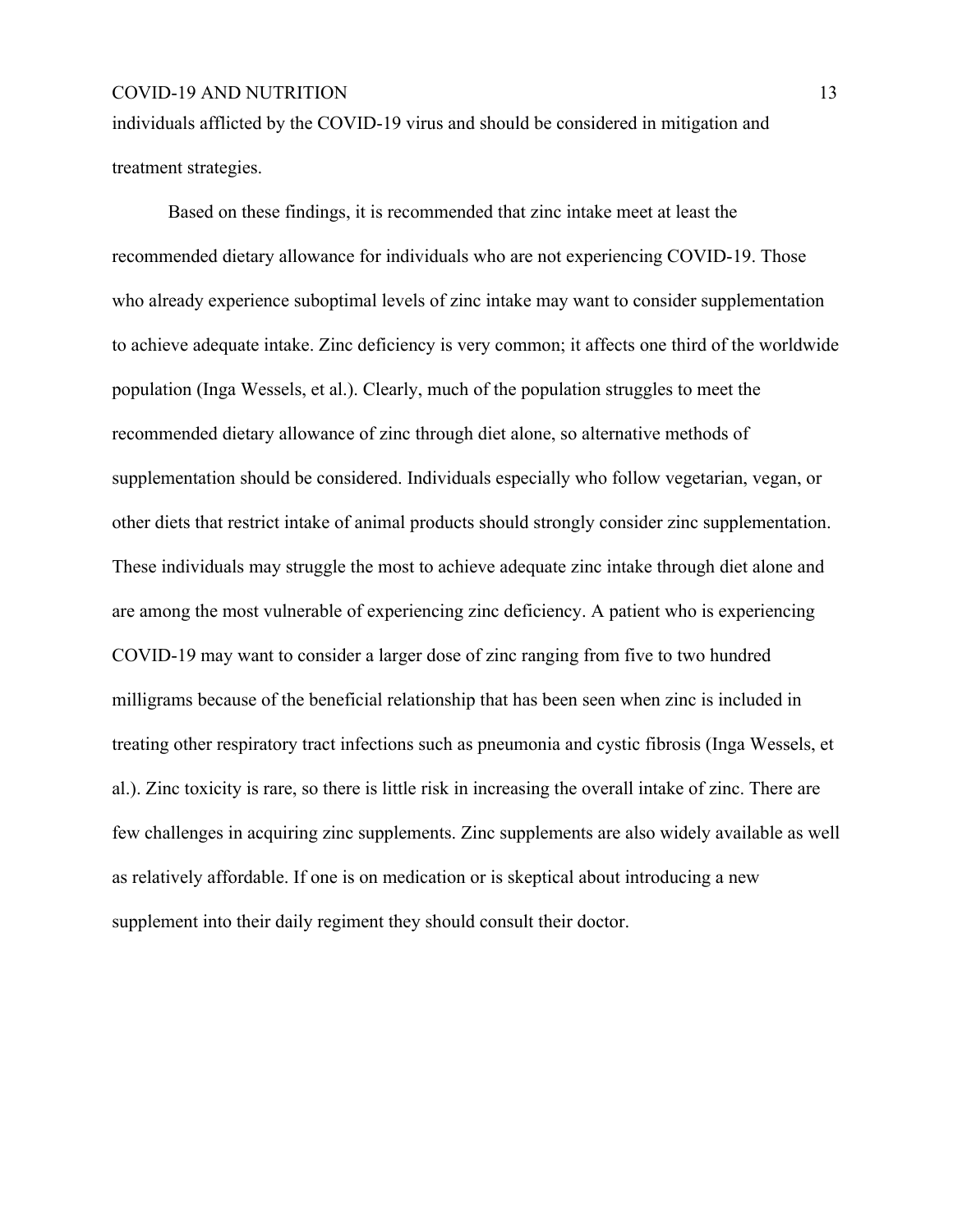# **Magnesium**

The mineral magnesium is also reported to have a beneficial relationship with instance and severity of COVID-19 cases. Magnesium plays an important role in supporting many functions of the body and as a result, adequate intake of this mineral is essential to maintaining proper health. Magnesium plays a key role in regulating muscle and [nerve](https://ods.od.nih.gov/factsheets/Magnesium-Consumer/#) function, [blood sugar](https://ods.od.nih.gov/factsheets/Magnesium-Consumer/#) levels, blood pressure and making [protein](https://ods.od.nih.gov/factsheets/Magnesium-Consumer/#), bone, and [DNA](https://ods.od.nih.gov/factsheets/Magnesium-Consumer/#) (Office of Dietary Supplements - Magnesium). These processes may not seem like they relate directly to those that COVID-19 impacts, but that is not the case. The positive relationship seen between adequate magnesium intake and COVID-19 outcome and prevalence encourages adequate magnesium intake to be considered as a method of prevention and treatment. The recommended dietary allowance of magnesium for adults ranges from 310 to 400 milligrams (Office of Dietary Supplements - Magnesium). Common sources of magnesium include pumpkin seeds, chia seeds, almonds, and spinach (Office of Dietary Supplements - Magnesium). Experiencing chronic magnesium deficiency can have adverse health effects such as predisposition to developing a chronic disease like high blood pressure, heart disease, type two diabetes, osteoporosis, and migraines (Office of Dietary Supplements - Magnesium). For these reasons as well as its ability to positively impact the prevalence of COVID-19 and the outcome of cases, adequate magnesium intake should be encouraged.

The mineral magnesium has a variety of functions in the body, but most notably, magnesium has anti-inflammatory properties. Evidence exists supporting magnesium supplementation through magnesium sulfate and magnesium oxide to prevent or treat numerous types of diseases related to the respiratory system. It has offered benefits for those suffering from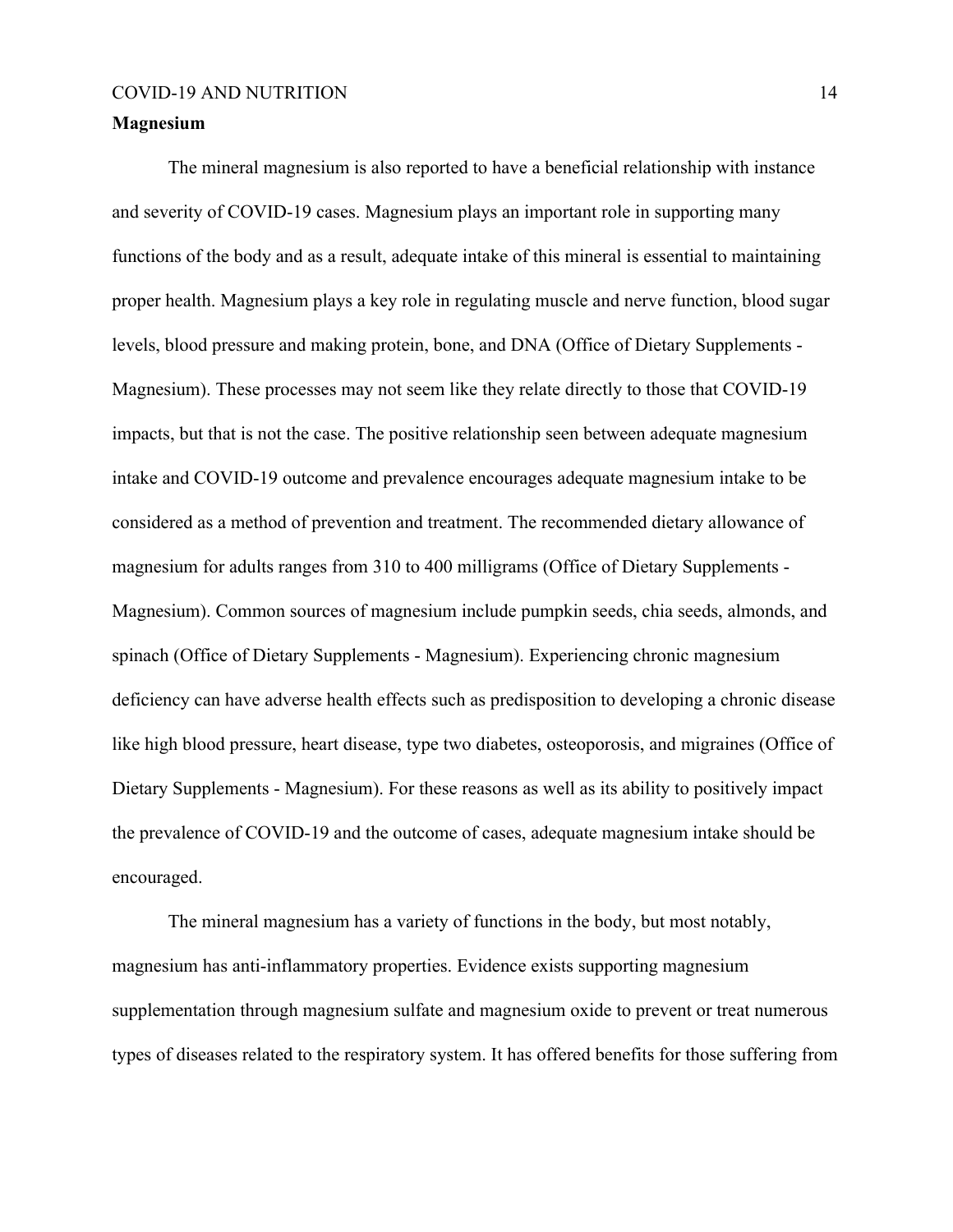asthma by decreasing the inflammatory response and oxidative stress, as well as improving lung inflammation (Tang, Chuan-Feng, et al.). As a result of this relationship, magnesium is presumed to similarly benefit those suffering from COVID-19 since both are conditions that cause respiratory distress. Magnesium sulfate specifically is likely beneficial for controlling pulmonary symptoms such as shortness of breath, fatigue, and chest pain which are symptoms commonly experienced by COVID-19 patients (Tang, Chuan-Feng, et al.). As a result of its offered benefits, magnesium supplementation is expected to play a large role in clinical practice when considering the prevention and treatment of COVID-19 (Tang, Chuan-Feng, et al.). This being said, adequate intake of magnesium is more important than ever. Being deficient in the mineral magnesium can have adverse effects on the body. Such effects include decreased immune cell activity and increased inflammation which promotes the cytokine storm associated with COVID-19. (Shakoor, Hira, et al.). This could be incredibly dangerous for someone who is experiencing COVID-19 because their body will already be experiencing an inflamed state. Deficiency in vitamins and minerals such as magnesium may contribute to the decline of a COVID-19 patient's condition (Tang, Chuan-Feng, et al.). As a result, magnesium levels should be monitored in those who are afflicted with COVID-19.

 Based on these findings it is recommended that magnesium intake meet at least the recommended dietary allowance for individuals who are not experiencing COVID-19. Clearly adequate intake of magnesium is essential to the integrity of the immune system. Experiencing suboptimal intake of magnesium can have serious consequences. For individuals experiencing COVID-19, adequate intake of magnesium is required to ensure that their prognosis is as good as it can possibly be. One study recommended a "daily oral magnesium supplementation 310–320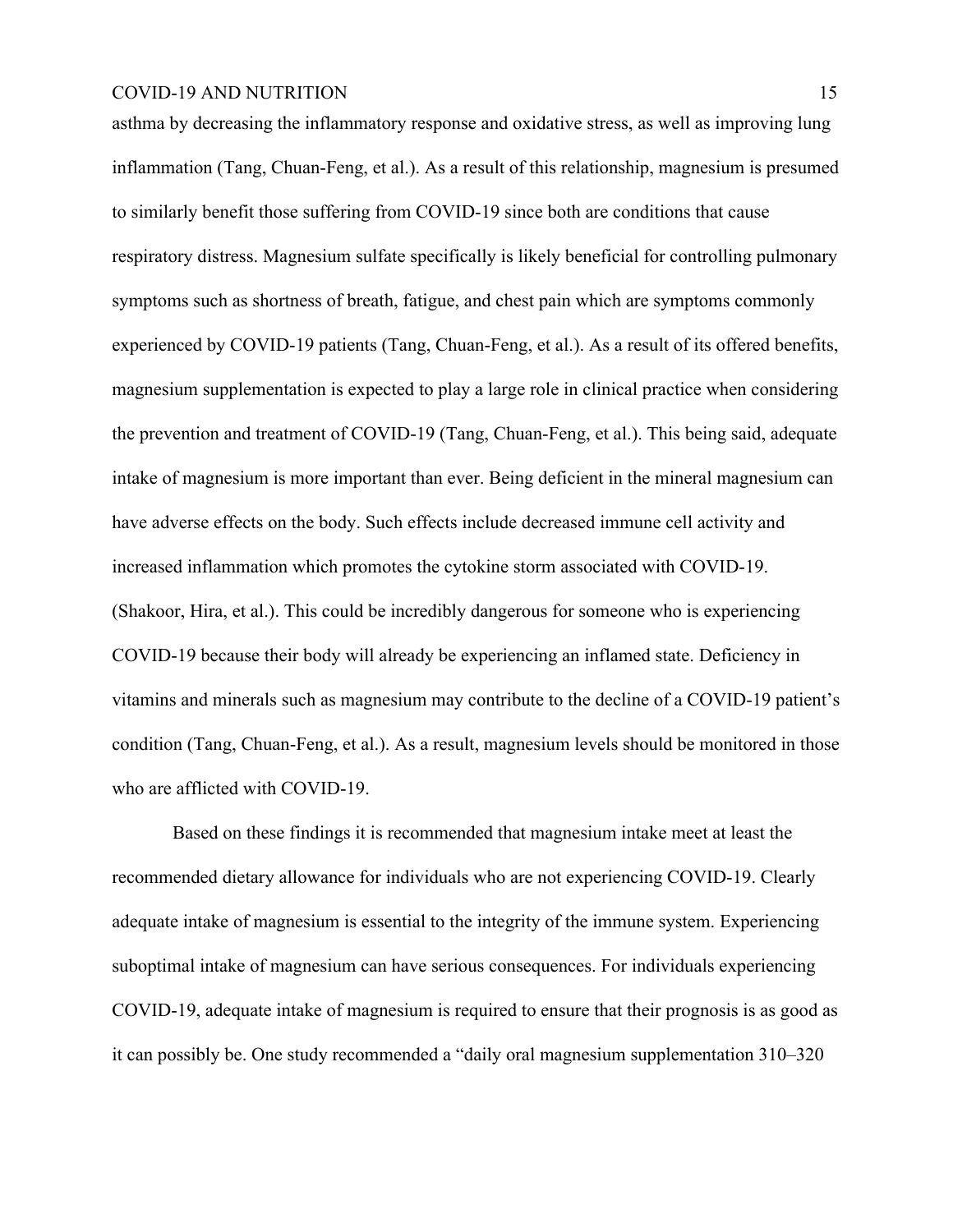mg or 400–420 mg for COVID-19 adult women or men patients with mild symptoms, respectively, especially in patients with mild magnesium deficiency (serum magnesium concentration range from 0.5 to 0.75 mmol/L)" (Tang, Chuan-Feng, et al.). This recommendation ensures that the recommended dietary allowance of magnesium. Additional magnesium intake through the diet can continue because it will ensure adequate intake. Those experiencing COVID-19 might be advised to ensure that magnesium intake when delivered through a serum does not exceed 3.5 and 5 mmol/L as at this range, the first signs of toxicity will occur (Tang, Chuan-Feng, et al.).

Although adequate intake of magnesium is important, it is possible to supplement with too much magnesium. Mega doses of this mineral are controversial because excessive intake of magnesium may cause nausea, vomiting, diarrhea, hypotension, confusion, slowed heart and respiratory rates, coma, cardiac arrhythmia, deficiency of other minerals, as well as death from cardiac arrest (Tang, Chuan-Feng, et al.). As these are not desirable outcomes, magnesium intake must be monitored. If one is on medication or is skeptical about introducing a new supplement into their daily regiment they should consult their doctor.

# **Food Insecurity**

As a result of the COVID-19 pandemic, many individuals and families are struggling with financial stress from unemployment or underemployment. This is only adding to economic stress and increasing the prevalence of poverty on a global scale. An indirect consequence of COVID-19 is that it is making access to food as well as availability of food more challenging for many families and individuals worldwide (Perez-Escamilla, Rafael, et al.). COVID-19 is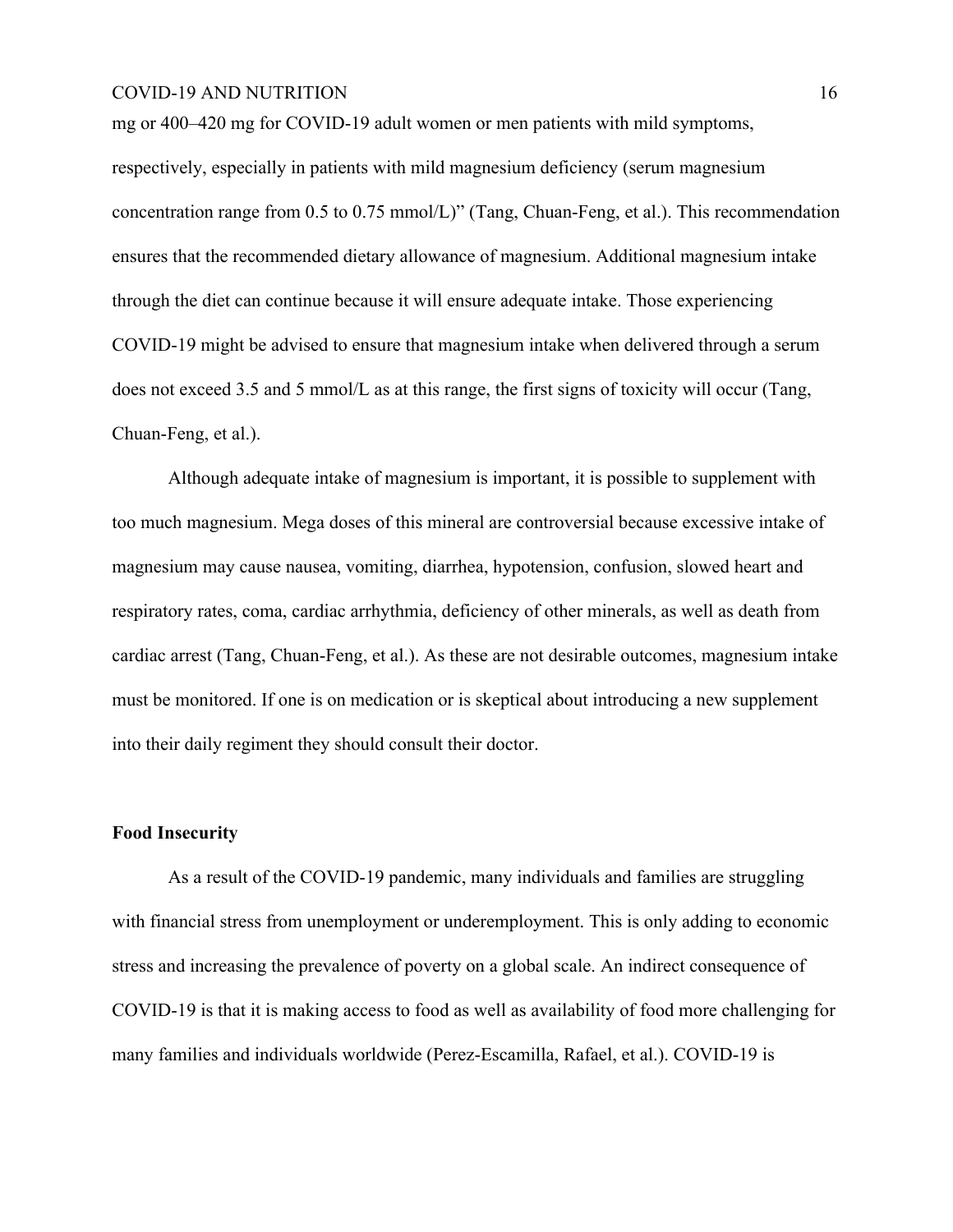impacting peoples' status when considering food security. Those who previously did not experience challenges financing or obtaining their food may be for the first time. One study predicted that "COVID-19 is projected to hit particularly hard the food, nutrition, and health security of vulnerable groups" (Perez-Escamilla, Rafael, et al.). Vulnerable groups include those whose access to food has been altered as a result of the pandemic. Factors such as transportation, economic status, and location are examples of social determinants of health meaning they have the ability to positively or negatively impact an individual's health status. All of these factors may have been impacted by the pandemic and thus may make someone more vulnerable to experiencing food insecurity especially if they have experienced it in the past.

Areas that experience food insecurity have also experienced poorer outcomes when considering COVID-19. Those who experience nutritional deficiencies such as deficiencies of vitamins and minerals have an increased risk of poor outcomes from COVID-19 which makes adequate nutrition even more important than ever (Shakoor, Hira, et al.). Being undernourished or malnourished, much like being immunocompromised, increases one's risk of contracting COVID-19 and negatively impacts one's prognosis once the virus has been established in the body. India is an example of a country that experiences widespread food insecurity. This is generally concerning but is even more of a concern with the presence of COVID-19. The undernourished children in this area have a higher risk of death from common illnesses such as diarrhea, pneumonia, and malaria. This gives the COVID-19 virus even greater potential to devastate this area. There is concern around the death toll when considering individuals who experience COVID-19 in India because this population is already so vulnerable to experiencing hunger (Mishra, Khushbu, and Jeevant Rampal). As of April 13th, 2020 in India, 195 people died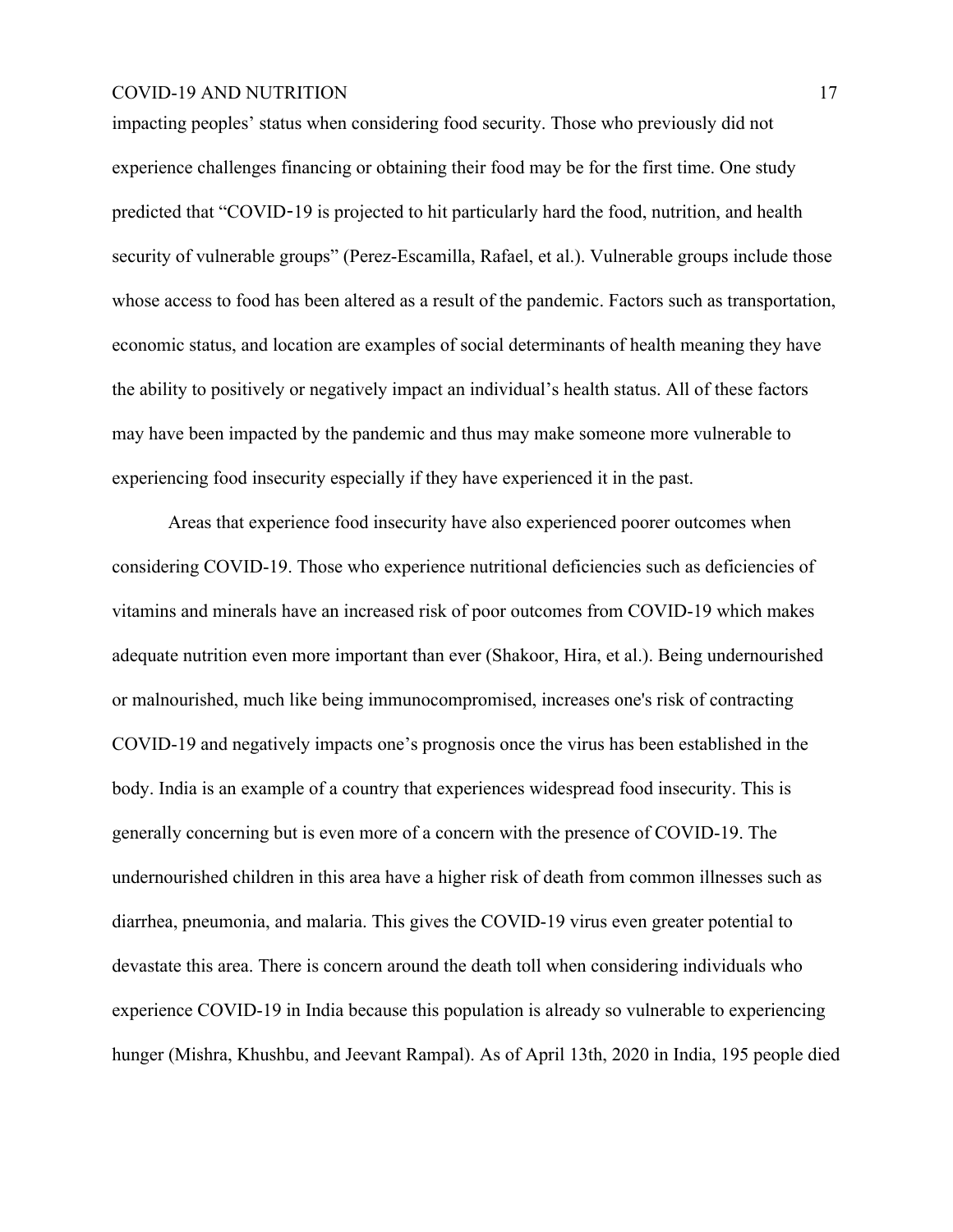because of the lockdown. Of these deaths, 53 were caused by lack of food or livelihood (Mishra, Khushbu, and Jeevant Rampal). Clearly, the prevalence of food insecurity in this country is impacting the outcome of those who live there as well as the death toll.

Some criticize specific countries' approaches of addressing COVID-19 especially in areas which previously experienced food insecurity; "the multi-dimensional implications of food insecurity points that the steps to preventing COVID-19 related deaths should have been accompanied with steps to preventing deaths related to food insecurity and hunger" (Mishra, Khushbu, and Jeevant Rampal). Food insecurity is obviously not something that can be solved overnight, but considering its detrimental effects, some argue that addressing it should have been considered in response to the COVID-19 pandemic. The COVID-19 pandemic has illustrated that the world is incredibly unprepared to protect populations against hunger, food, nutrition, and health insecurity during global emergency situations which has proved to be incredibly problematic (Perez-Escamilla, Rafael, et al.). The fallout of this could be detrimental to all populations but most specifically to populations who are already vulnerable in some way. This experience is an opportunity to rethink our response to ensure that if a similar situation were to arise in the future, we would be prepared to respond immediately in a more efficient manner.

# **Comorbidities**

Experiencing a pre-existing chronic illness such as heart disease, diabetes, cancer, arthritis, and bowel diseases like Crohn's disease and ulcerative colitis could increase one's risk of contracting COVID-19 as well as experiencing a worse outcome (Understanding Acute and Chronic Inflammation). These chronic illnesses force the body into a state of chronic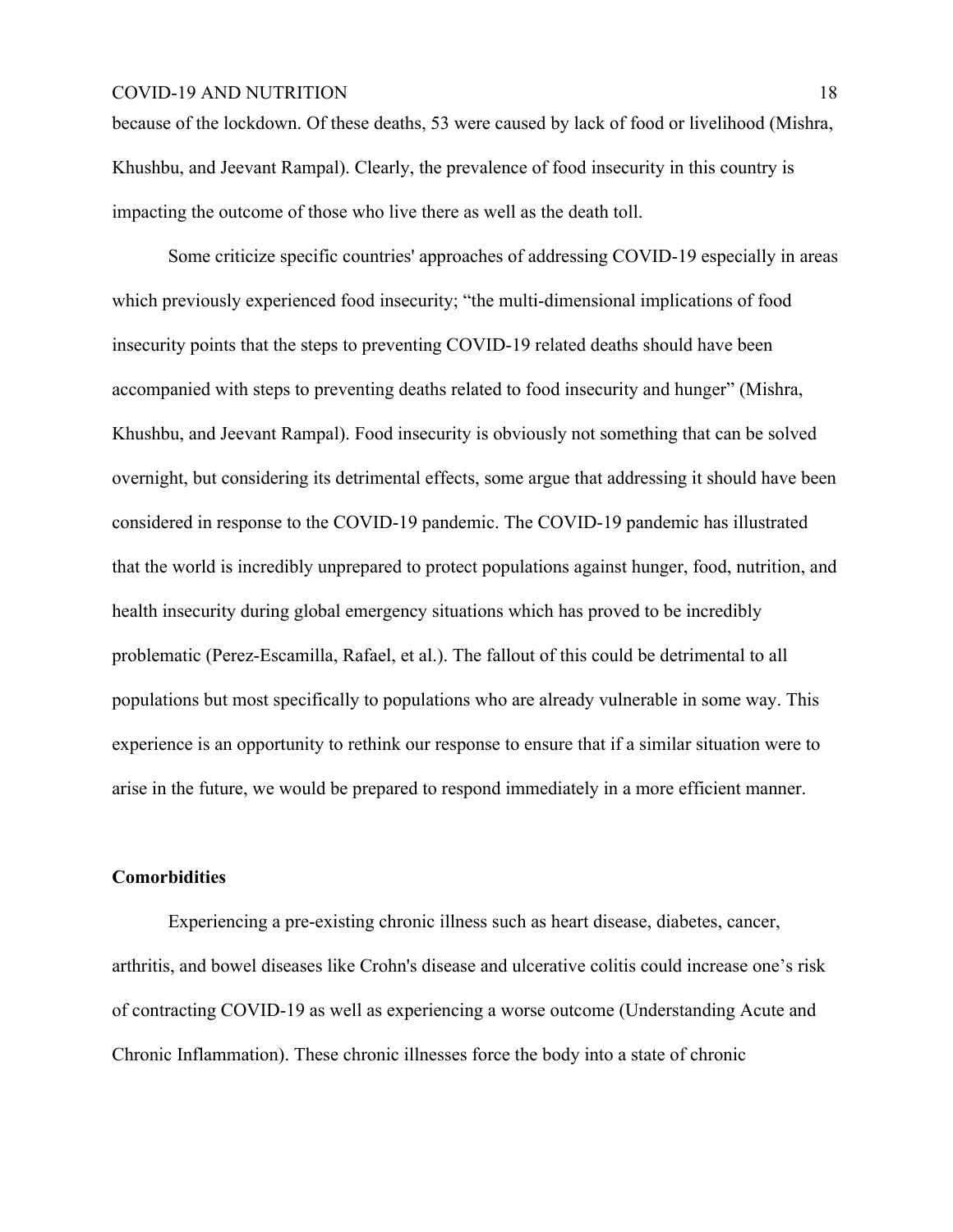inflammation. Although inflammation can be a good thing in moderation because it is a natural immune response that helps the body heal and repair itself, maintaining a chronically inflamed state can negatively impact one's health because it forces the immune system into overdrive. Individuals who experience hypertension and diabetes mellitus are among those who are most at risk of contracting COVID-19 because these are some of the most common diseases seen in COVID-19 patients (Tang, Chuan-Feng, et al.). The understanding of this relationship is a crucial step in protecting these vulnerable populations.

Being overweight or obese also increases one's risk of obtaining COVID-19 and experiencing a poorer outcome. This can be explained because people who are overweight or obese are not only at risk of developing a chronic disease, but also at high risk for experiencing severe complications of COVID-19 such as cardiac issues (Ryan, Donna H.). In this respect, the United States is extremely at risk because between 2015 and 2016, 71.6% of adults ages 20 and over were either considered overweight or obese (FastStats - Overweight Prevalence.). This is incredibly concerning because of the implications that it could potentially have on the US population.

Experiencing a chronic disease may also increase one's risk of being deficient in vitamins and minerals which further increases their risk of contracting COVID-19. In individuals who experience conditions such as end-stage renal disease and chronic hemodialysis, lower vitamin C concentrations are typically observed (Office of Dietary Supplements - Vitamin C). Vitamin D deficiency is commonly observed in individuals who experience chronic kidney disease (Study Findings from Indus Hospital Provide New Insights into Vitamin D Deficiency). In patients who experience chronic obstructive pulmonary disease (COPD), bronchial asthma, cardiovascular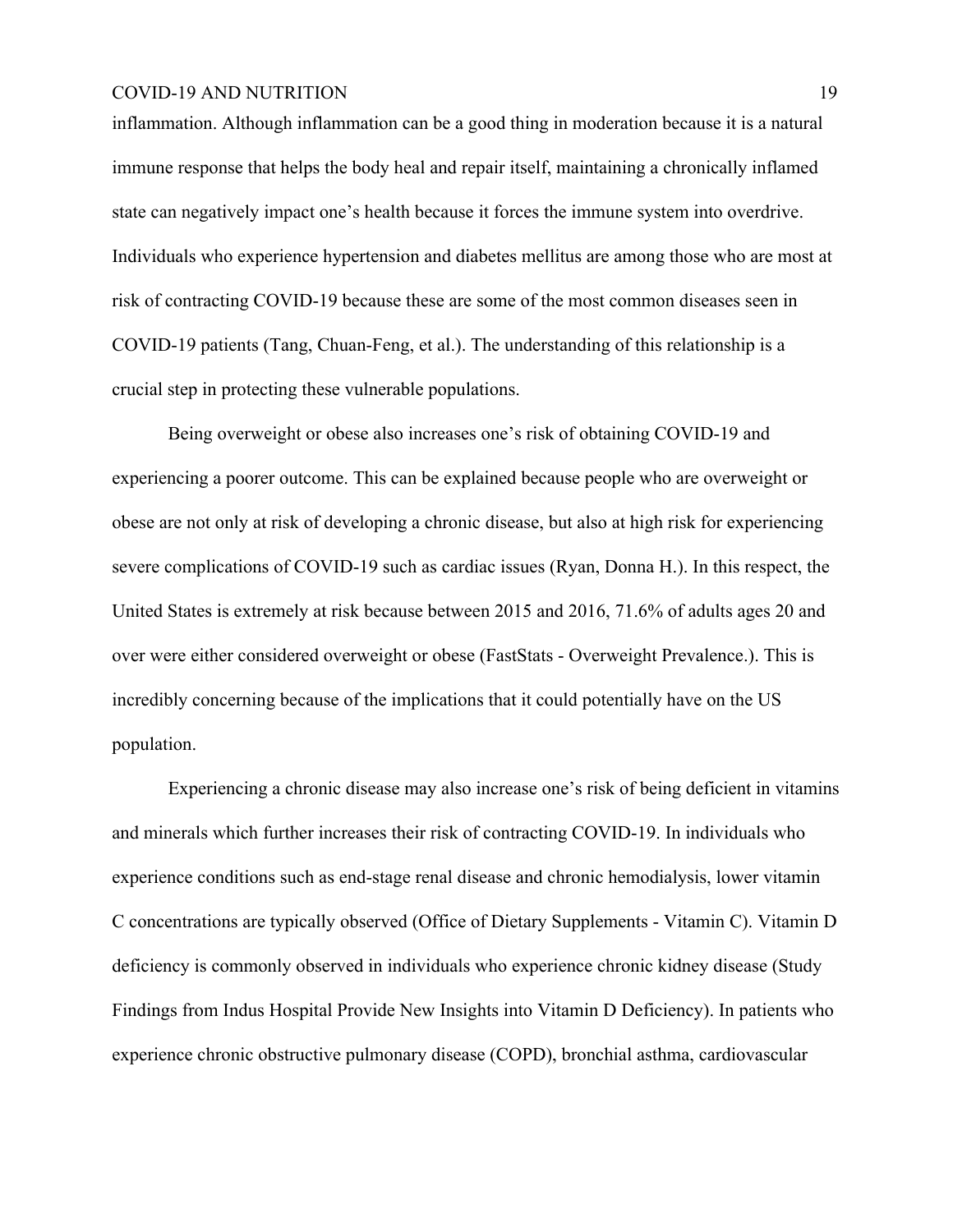diseases, autoimmune diseases, kidney diseases, dialysis, obesity, diabetes, cancer, atherosclerosis, liver cirrhosis, immunosuppression, and known liver damage, low serum zinc levels are regularly seen. These groups of individuals are highly at risk of contracting COVID-19 (Inga Wessels, et al.). For those who suffer from any of these diseases, zinc supplementation would be beneficial and could even be a preventative measure decreasing their risk of contracting the COVID-19 virus. Those who experience Crohn's disease, celiac disease, regional enteritis, and type two diabetes are likely to also experience suboptimal levels of magnesium and thus experience deficiency (Office of Dietary Supplements - Magnesium). For these individuals, supplementation might be necessary to ensure adequate intake as long as the supplements are safe to consume with any medication they might be on. Those who experience chronic disease especially should consult their doctor to ensure that introduction of a new supplement will not cause any unintentional harm or side effects.

# **Conclusion**

Clearly, nutritional status is incredibly important to consider when addressing the COVID-19 virus. Especially in a time when a vaccine for this virus is not FDA approved, the need of alternative approaches that can contribute to reducing the severity of the virus is urgent. Adequate intake of the vitamins and minerals discussed is an example of a method that can contribute to improving the health status of individuals, and could decrease the severity of the virus. Proper nutrition or supplementation is essential because adequate levels of certain vitamins such as C and D are imperative to reduce symptom burden and lessen the duration of a respiratory infection such as COVID-19. Adequate intake of minerals such as zinc are also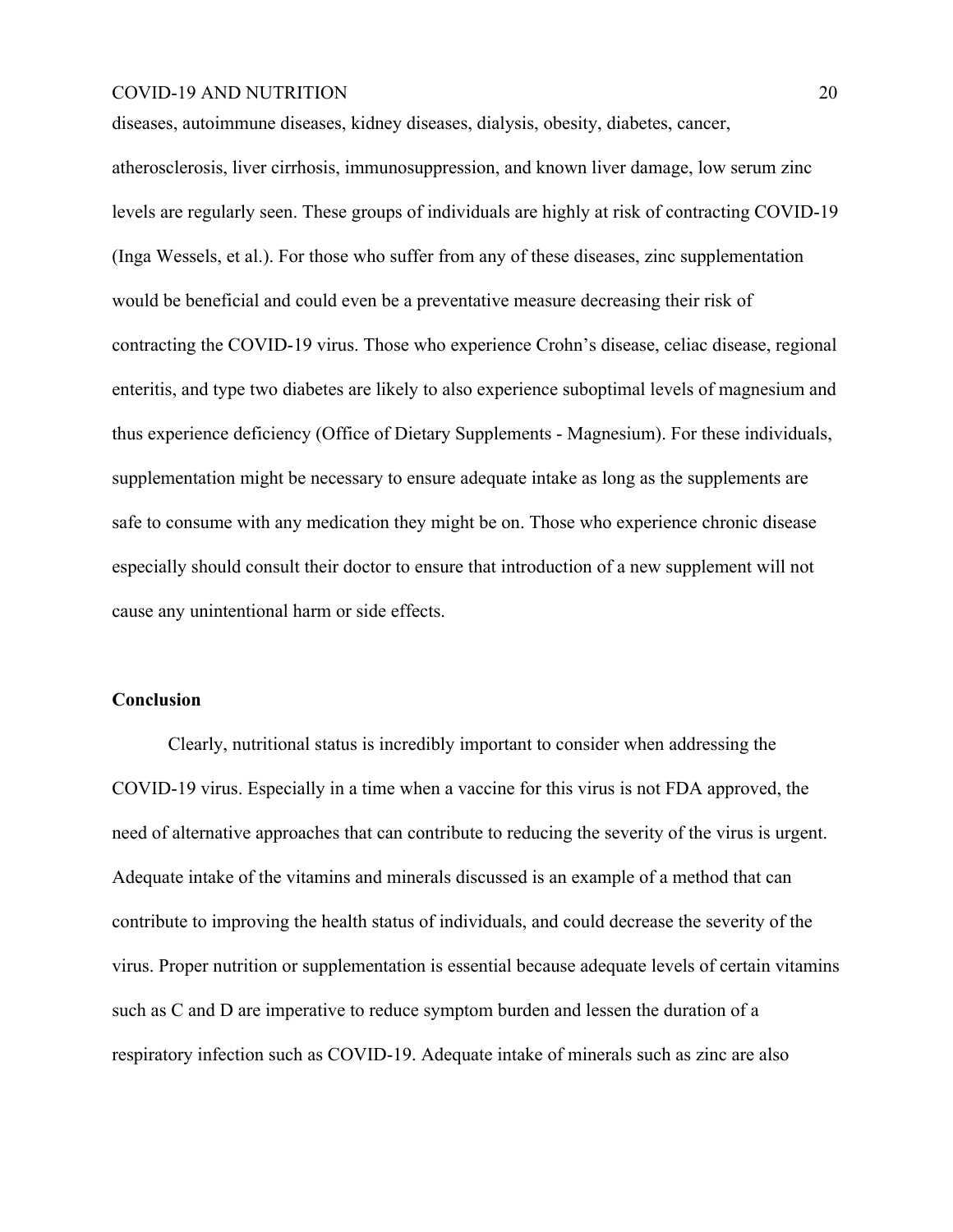crucial because of their antiviral effects which may improve immune responses and suppress viral replication (Shakoor, Hira, et al.). In order to ensure that the immune system functions properly, adequate intake is necessary. The integrity of the human immune system is being threatened by COVID-19, and adequate intake of these vitamins and minerals offers individuals a method of mitigating or evading its effects. This is especially important for individuals who experience chronic diseases as they are more susceptible to contracting the virus and experiencing poor outcomes and thus are most at risk.

As a public health initiative, communities should encourage individuals to be proactive in improving their health status. As an individual, it is possible to impact one's risk of both contracting COVID-19 and experiencing a poorer outcome due to pre-existing conditions or inadequate intake of vitamins and minerals. With an understanding of information regarding vitamin and mineral intake and health status, one should feel an increased sense of self efficacy in assessing their risk of contracting COVID-19 and reacting appropriately. Monitoring one's vitamin and mineral intake and making dietary improvements is a recommended precaution to take in an attempt to decrease their risk of contracting COVID-19 and experiencing a poorer outcome. It is important that all communities have adequate access to proper nutrition, vitamin and mineral supplementation, or both. Vulnerable populations such as those living in elderly care facilities and those who live in food deserts especially should have access to these resources as they are most in need of the potential benefits.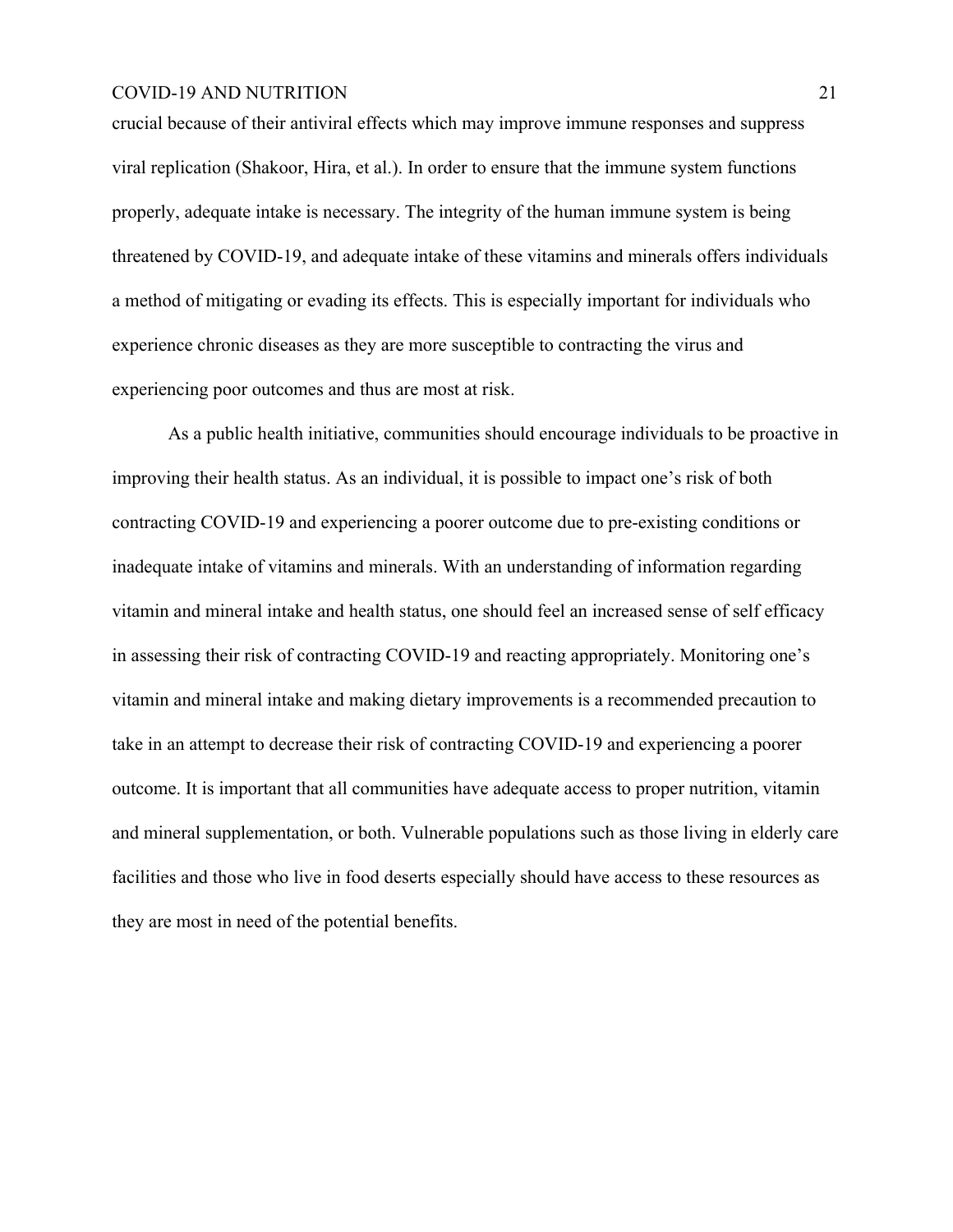# Works Cited

Ata, Ayşe Merve, et al. "Ultrasonographic Measurements of the Skin, Fat and Muscle in Vitamin D Deficiency." *International Journal of Clinical Practice*, vol. 74, no. 6, June 2020, p. e13494. *EBSCOhost*, doi:10.1111/ijcp.13494.

Carr and Maggini. *Vitamin C and Immune Function*. 2017. *EBSCOhost*, doi:10.3390/nu9111211.

Coperchini, Francesca, et al. "The Cytokine Storm in COVID-19: An Overview of the Involvement of the Chemokine/Chemokine-Receptor System." *Cytokine and Growth Factor Reviews*, vol. 53, June 2020, pp. 25–32. *EBSCOhost*, doi:10.1016/j.cytogfr.2020.05.003.

"Coronavirus (COVID-19) Frequently Asked Questions." *Centers for Disease Control and Prevention*, Centers for Disease Control and Prevention, 20 Nov. 2020, www.cdc.gov/coronavirus/2019-ncov/faq.html?CDC\_AA\_refVal=https%3A%2F%2Fww w.cdc.gov%2Fcoronavirus%2F2019-ncov%2Fneed-extra-precautions%2Fpeople-with-seas onal-allergies-faqs.html.

de Almeida Brasiel, Poliana Guiomar. "The Key Role of Zinc in Elderly Immunity: A Possible Approach in the COVID-19 Crisis." *Clinical Nutrition ESPEN*, vol. 38, Aug. 2020, pp. 65–66. *EBSCOhost*, doi:10.1016/j.clnesp.2020.06.003.

"FastStats - Overweight Prevalence." *Centers for Disease Control and Prevention*, Centers for Disease Control and Prevention, 28 Feb. 2020, www.cdc.gov/nchs/fastats/obesity-overweight.htm.

Forrest, Kimberly Y.Z., and Wendy L. Stuhldreher. "Prevalence and Correlates of Vitamin D Deficiency in US Adults." *Nutrition Research*, Elsevier, 8 Feb. 2011, www.sciencedirect.com/science/article/pii/S0271531710002599?via=ihub.

Grant, William B., et al. "Reply: 'Vitamin D Supplementation in Influenza and COVID-19 Infections. Comment on: Evidence That Vitamin D Supplementation Could Reduce Risk of Influenza and COVID-19 Infections and Deaths Nutrients 2020, 12(4), 988.'" *MDPI*, Multidisciplinary Digital Publishing Institute, 1 June 2020, www.mdpi.com/2072-6643/12/6/1620/htm.

Hiedra, Raul, et al. "The Use of IV Vitamin C for Patients with COVID-19: a Single Center Observational Study." *Research Expertise and Collaborations*, 5 Sept. 2020,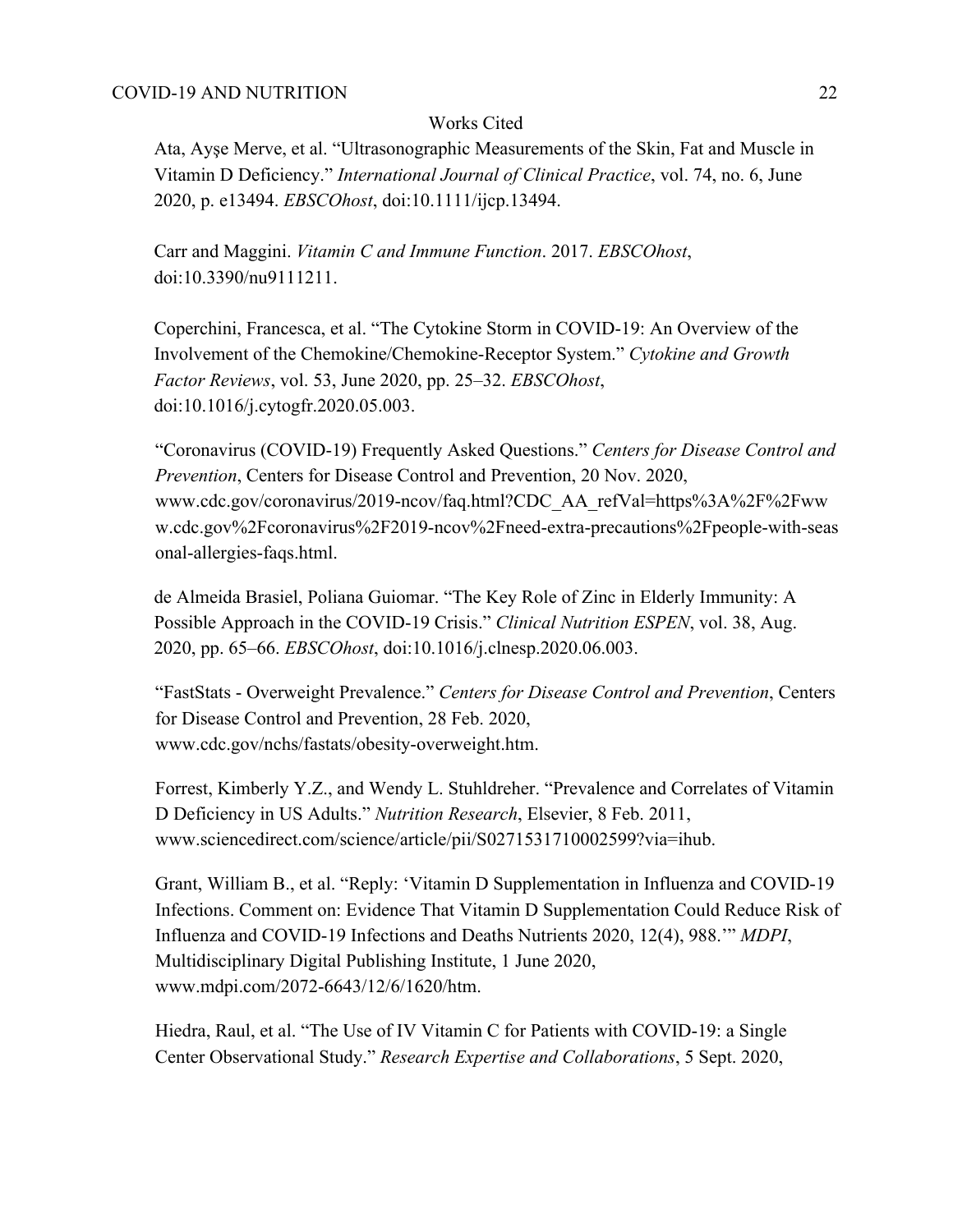covid19.elsevierpure.com/en/publications/the-use-of-iv-vitamin-c-for-patients-with-covid-19-a-single-cente.

Inga Wessels, et al. "The Potential Impact of Zinc Supplementation on COVID-19 Pathogenesis." *Frontiers in Immunology*, vol. 11, July 2020. *EBSCOhost*, doi:10.3389/fimmu.2020.01712.

Lock, E. J., et al. "The Significance of Vitamin D for Fish: A Review." *Aquaculture Nutrition*, vol. 16, no. 1, Feb. 2010, pp. 100–116. *EBSCOhost*, doi:10.1111/j.1365-2095.2009.00722.x.

Mishra, Khushbu, and Jeevant Rampal. "The COVID-19 Pandemic and Food Insecurity: A Viewpoint on India." *World Development*, vol. 135, Nov. 2020. *EBSCOhost*, search.ebscohost.com/login.aspx?direct=true&db=ecn&AN=1850179&site=eds-live&scop e=site.

"Office of Dietary Supplements - Magnesium." *NIH Office of Dietary Supplements*, U.S. Department of Health and Human Services, 25 Sept. 2020, ods.od.nih.gov/factsheets/Magnesium-HealthProfessional/.

"Office of Dietary Supplements - Vitamin C." *NIH Office of Dietary Supplements*, U.S. Department of Health and Human Services, 27 Feb. 2020, ods.od.nih.gov/factsheets/VitaminC-HealthProfessional/.

"Office of Dietary Supplements - Vitamin D." *NIH Office of Dietary Supplements*, U.S. Department of Health and Human Services, ods.od.nih.gov/factsheets/VitaminD-HealthProfessional/.

"Office of Dietary Supplements - Zinc." *NIH Office of Dietary Supplements*, U.S. Department of Health and Human Services, 15 July 2020, ods.od.nih.gov/factsheets/Zinc-HealthProfessional/.

Perez-Escamilla, Rafael, et al. "COVID-19 and Maternal and Child Food and Nutrition Insecurity: A Complex Syndemic." *Maternal and Child Nutrition*, no. 3, 2020. *EBSCOhost*, doi:10.1111/mcn.13036.

Ryan, Donna H., et al. "COVID 19 and the Patient with Obesity - The Editors Speak Out." *Obesity (Silver Spring, Md.)*, vol. 28, no. 5, May 2020, p. 847. *EBSCOhost*, doi:10.1002/oby.22808.